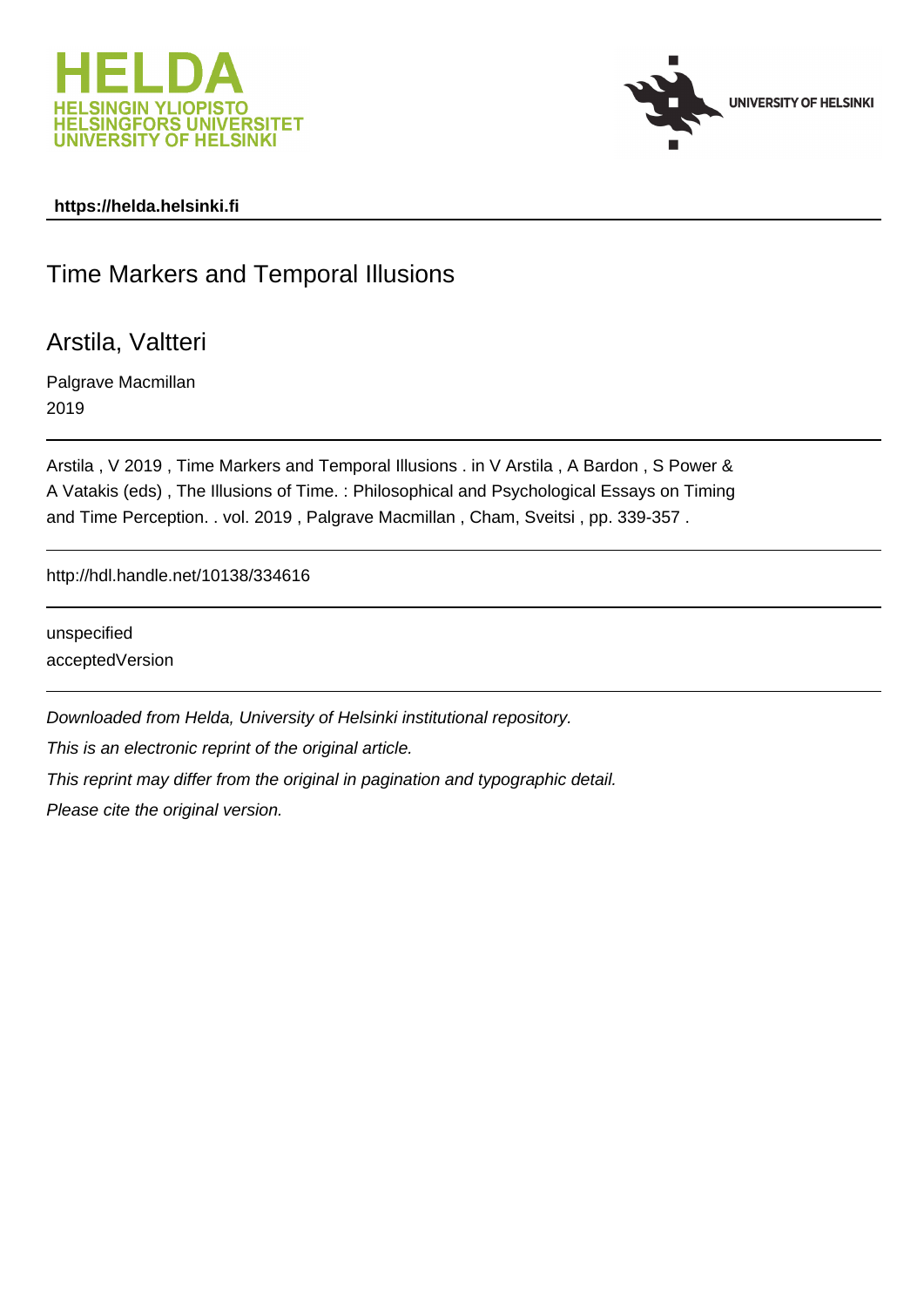#### Time markers and temporal illusions

Valtteri Arstila

# Turku Institute for Advanced Studies & Department of Philosophy University of Turku, Finland

#### Abstract

According to the thesis of temporal isomorphism, the experienced order of events in the world and the order in which experiences are processed in the brain are the same. The thesis is encompassed in the brain-time view, a popular view on the literature of the temporal illusions. The view is commonly contrasted with the event-time view, which maintains that the experienced order of events reflects the order in which the events occur in the world. This chapter focuses on the conflict between the two views in the contexts of perceptual asymmetry in visual perception and temporal order judgment tasks. It is argued that both views mean slightly different things in these contexts. Accordingly, it is possible for one to endorse both the brain-time view and the event-time view at the same time. On the broader perspective, the chapter illustrates how time order is employed differently by various perceptual processes, resulting in different characteristics from implicit and explicit time perception.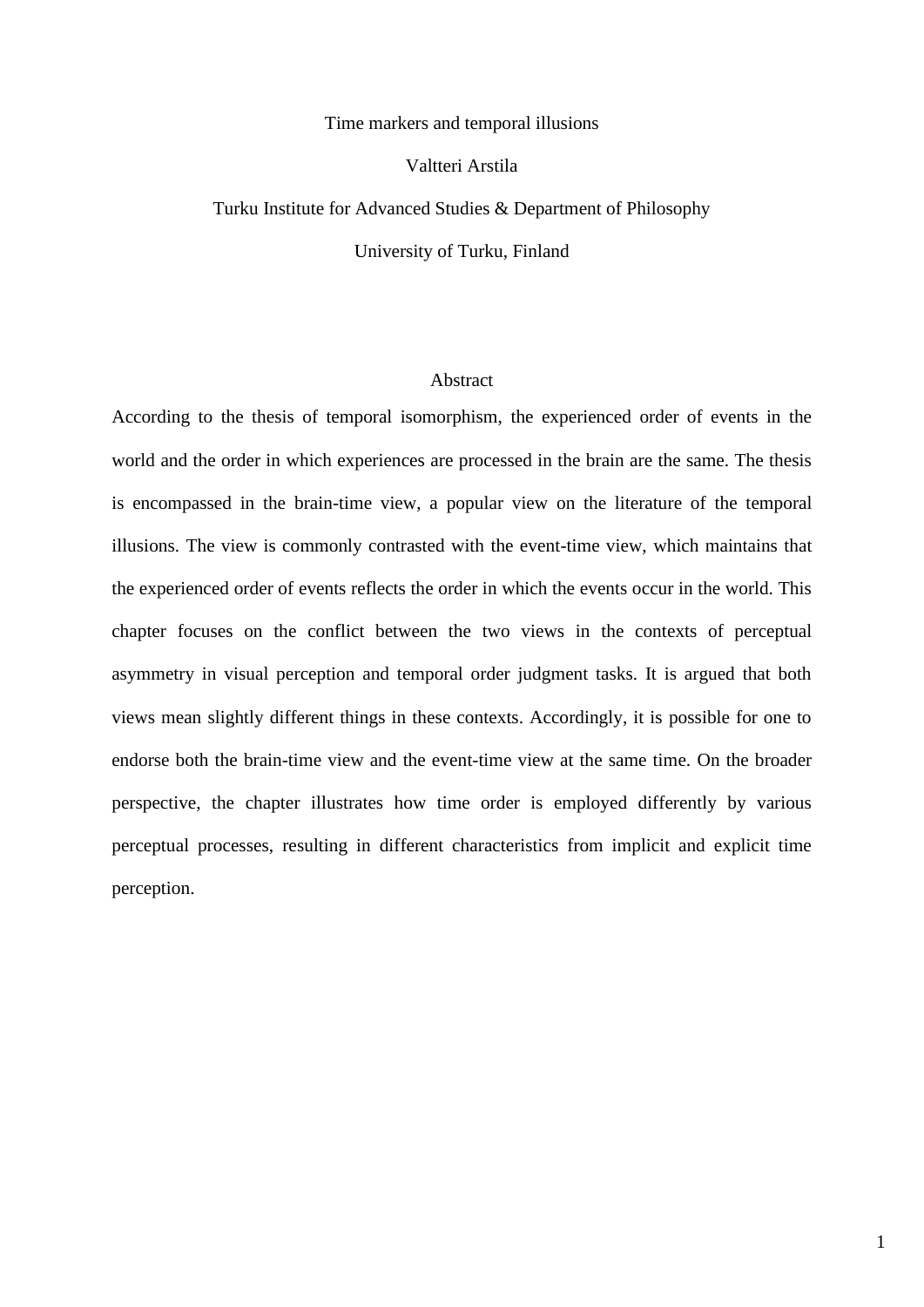#### **Introduction**

Three notions of time are commonly distinguished in the literature of the temporal illusions. The *event time* is the time when an external event occurs. The *brain time of experience* (brain time for short) is the time when the neural processes that realize the experience of the event occur (i.e., neural correlates of experiences). The *subjective time of experience* (subjective time for short) refers to the time in which an event is experienced to occur. Much of the discussion on the temporal illusions in recent years has been about the relationship between the last notion of time and the other two.

The position known as the *brain-time view* maintains that the distinction between subjective time and brain time is merely conceptual. In reality, subjective time and brain time are isomorphic. The brain-time view is contrasted with the *event-time view*, according to which subjective time mirrors (or aims to mirror) event time rather than brain time. It is important to notice, however, that both views have been understood in two different views. As a result, one version of the event-time view is compatible with the brain-time view's claim that subjective time and brain time are isomorphic. For this reason, I will refer to this claim as the *thesis of temporal isomorphism* rather than a brain-time view.

This chapter aims to explicate the ambiguity in the two views and how they relate to the thesis of temporal isomorphism. The aim is not to argue for the truth of the thesis of temporal isomorphism nor for a specific notion of the brain-time view or the event-time view.<sup>i</sup> The related philosophical literature is not so relevant to this volume because it mostly concerns the theories of the temporal structure of consciousness, rather than temporal illusions.<sup>ii</sup> Moreover, the focus of this chapter is on temporal order illusions, although the views and the thesis apply to duration illusions too. In the discussed context, the thesis states that the order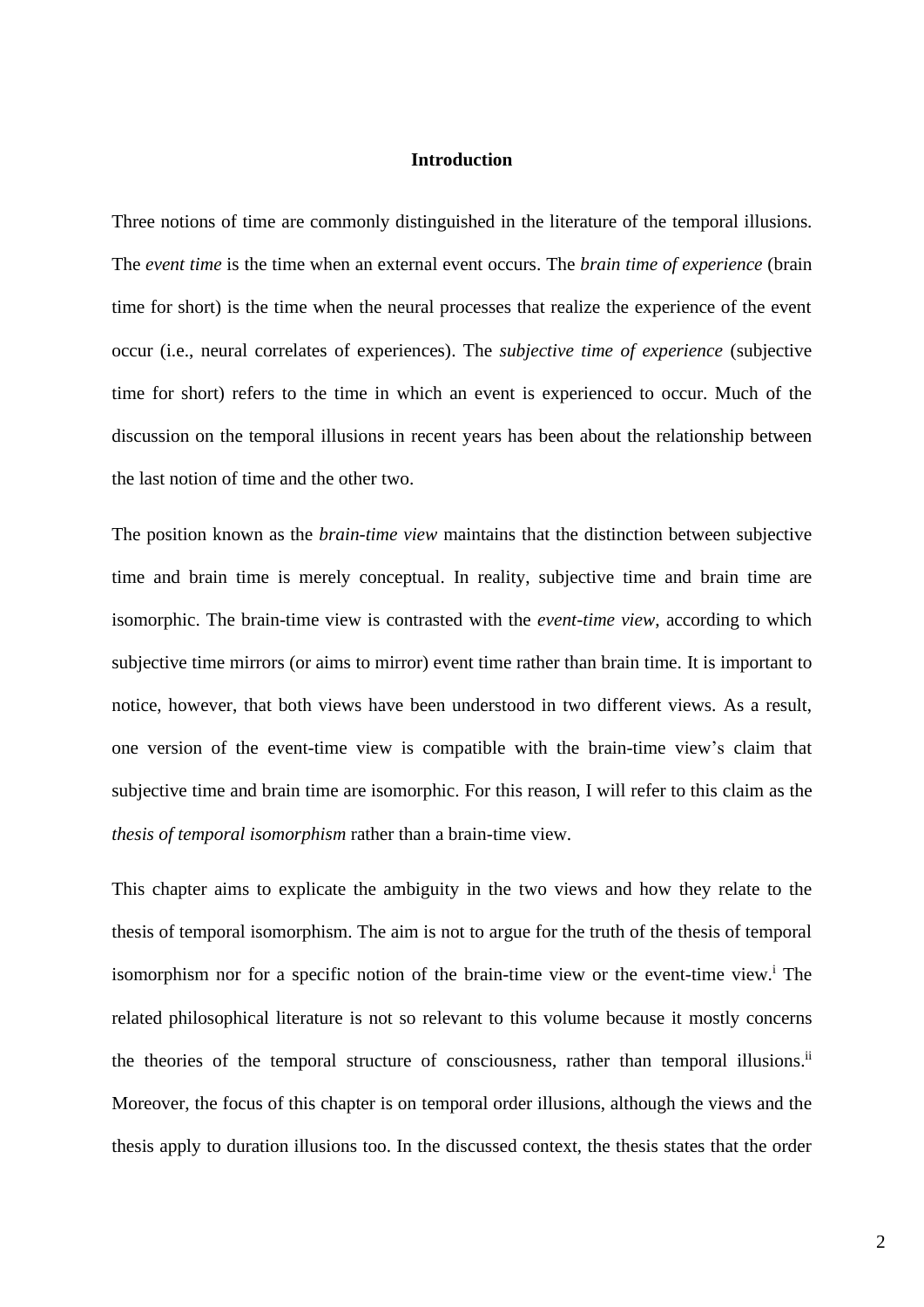of events represented in the experiences (i.e., subjective time order) is the same as the temporal order of neural processing underlying the experiences (i.e., brain time order).

In what follows, I begin by summarizing the parts of Daniel Dennett and Marcel Kinsbourne's *Time and the Observer* (1992) that directly relate to the thesis. It is the most discussed exposition of the thesis of temporal isomorphism; the arguments in the paper are frequently cited as reasons to reject the thesis. Moreover, the two versions of the event-time view concur with two alternatives Dennett and Kinsbourne present for the thesis of temporal isomorphism. The succeeding sections cover these two versions of the event-time view along with the ambiguity of the brain-time view. The first version concerns the temporal order judgments of changes within one stimulus; the second version concerns temporal order judgments between the occurrence of two stimuli. The final section summarizes the discussion and situates it in the context of whether or not experience occurs in one mental timeline.

#### **The thesis of temporal isomorphism and alternative views**

In *Time and the Observer*, Dennett and Kinsbourne contrasted the Cartesian theater model of consciousness with the Multiple Drafts model of consciousness. Both models hold that feature-detections and discriminations of the features of stimuli are done at different parts of the cortex. That is, the processing of the features is localized. According to the Cartesian theater model, we become conscious of the localized discriminations when they are represented at the hypothetical Cartesian theater. This is a place "where 'it all comes together,' and the discriminations in all modalities are somehow put into registration and 'presented' for subjective judgment." (Dennett & Kinsbourne 1992, 183) The subjective time of the experiences is determined by the time the localized discriminations are (re)presented at the Cartesian theater. This means that the subjective time order of experienced events is the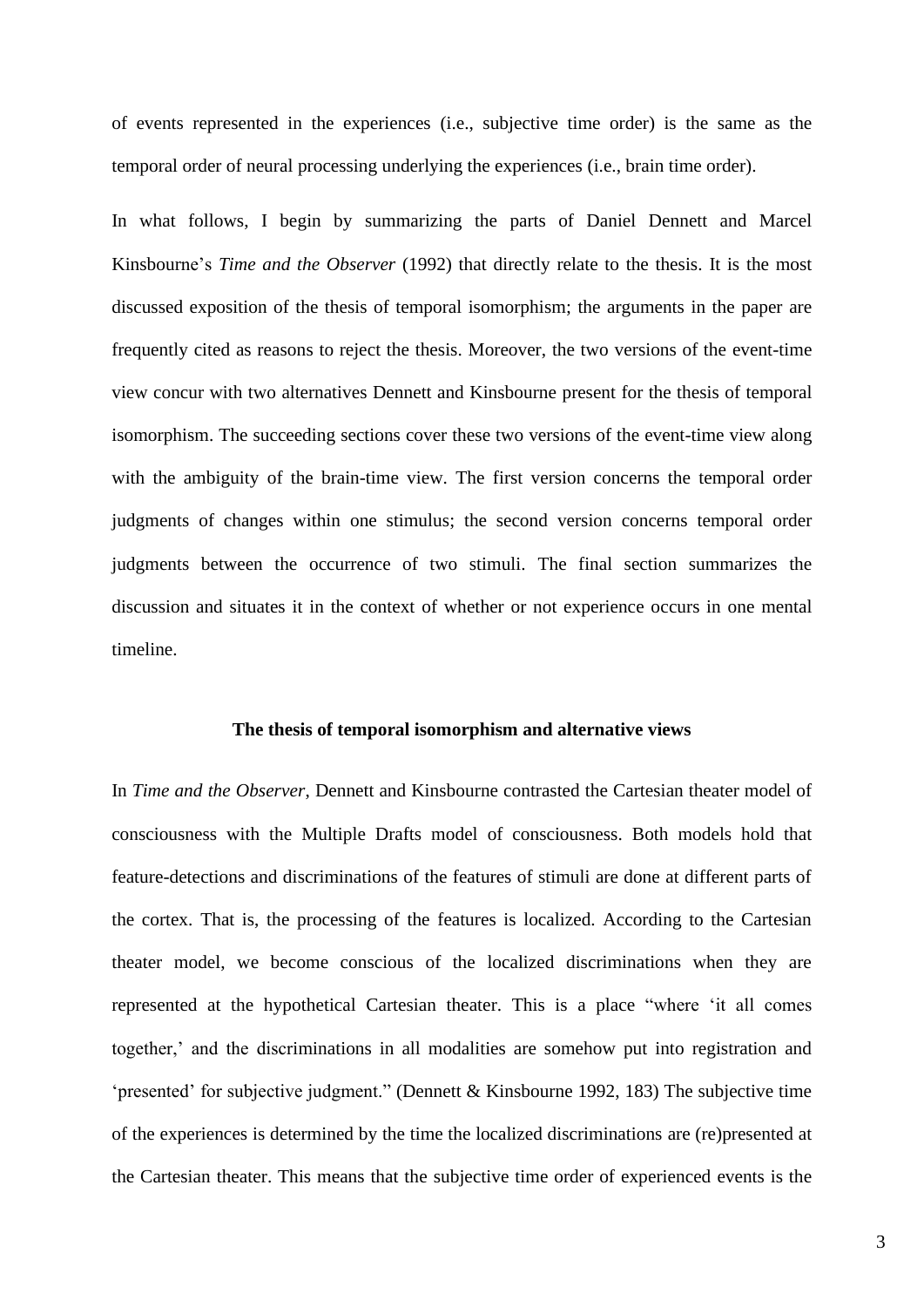same as the order in which experiences of the events occur. In short, the Cartesian theater model entails the thesis of temporal isomorphism.

Dennett and Kinsbourne's objection to the Cartesian theater model makes use of three temporal anomalies—the backward metacontrast masking effect, the color phi phenomenon, and the cutaneous rabbit illusion—each of which brings about incorrect reports of the stimuli.<sup>iii</sup> As an example, consider the ordinary phi phenomenon. Here, subjects are presented with spatially separated static stimuli (flashes) with a short temporal gap between them, and they report seeing that something moves between the location of the presented stimuli. The temporally anomalous part of the illusion is that the apparent motion can be processed in the brain only after the second stimulus is processed—or so Dennett and Kinsbourne argue because otherwise the motion would not have direction. Thus the order of neural processing (first stimulus, second stimulus, apparent motion) does not appear to match with the reported order of experiences (first stimulus, apparent motion, second stimulus).

The described discrepancy raises the question of whether our report is correct or not. If the Stalinesque revision took place, then the report is correct. We see motion before the second stimulus, because the order of localized discriminations is tampered with before they reach the Cartesian theater. In this case, the order in which localized discriminations are processed is different from the order in which they arrive at the Theater. If the Orwellian revision takes place, then our experience of the second stimulus precedes our experience of motion, but we report them in the incorrect order because our memory of the order of events is tampered with. In the two possible scenarios, only the Stalinesque revision concurs with the thesis of temporal isomorphism.

According to Dennett and Kinsbourne, the Cartesian theater model necessitates that there is a way to distinguish which scenario is correct. Their main claim in the paper is that there is no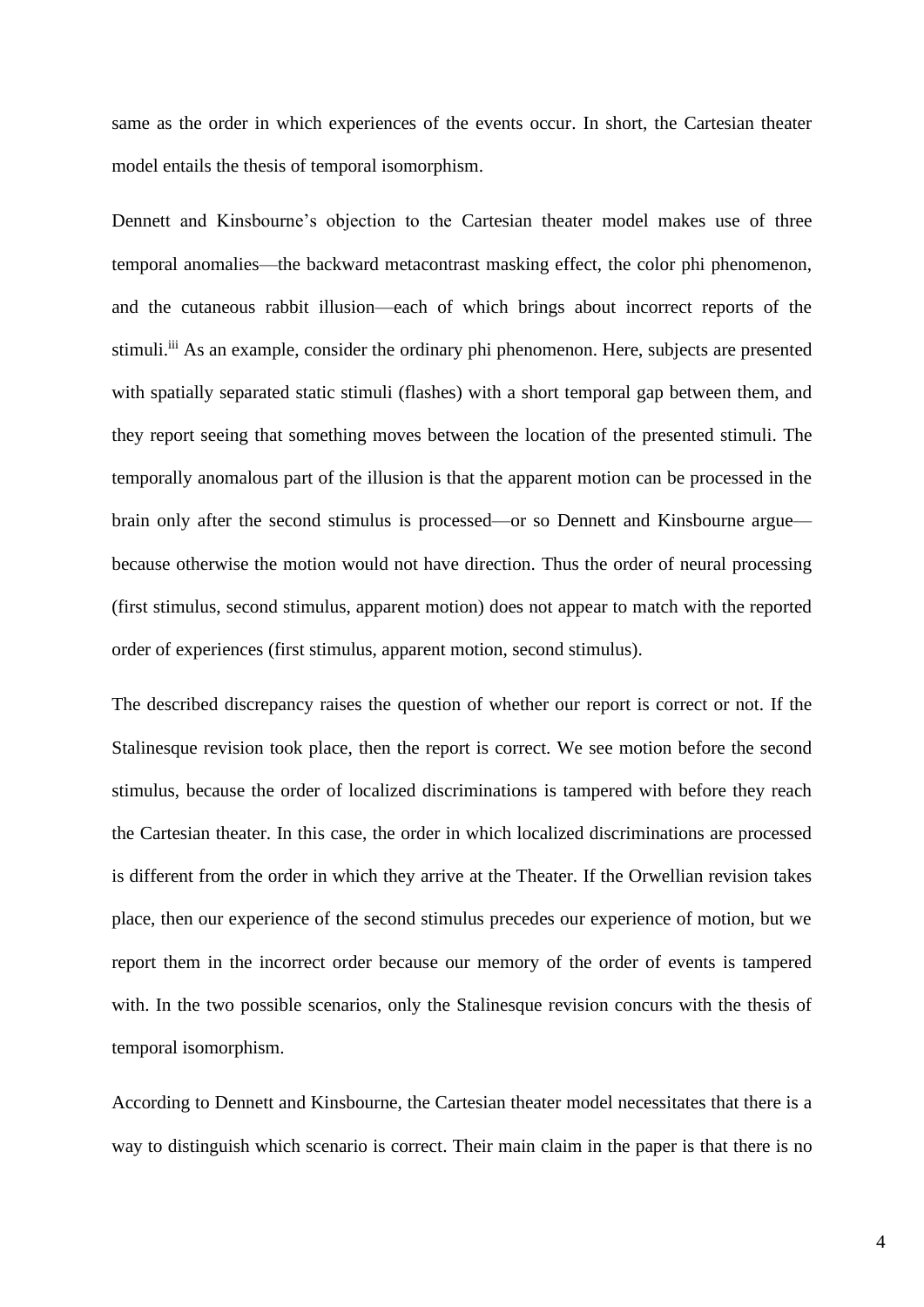such way. Consequently, they maintain that the Cartesian theater model is incorrect, and, with it, the thesis of temporal isomorphism is questionable as well. Dennett and Kinsbourne argue further that there is no reason that an experience of stimulus  $S_1$  preceding stimulus  $S_2$ needs to be accomplished by, first, a neural state realizing an experience of  $S_1$  and then a neural state realizing an experience of  $S_2$ . The temporal order is not determined by the order in which the localized discriminations are represented at the Cartesian theater; it is determined by the temporal content of the individual representings of the events.

Dennett and Kinsbourne present two possibilities for what it means, in practice, to separate the time in the content of experience (experienced time) and the time of the vehicle of experience (the neural events realizing the experience). It is worth noting, however, that they do not explicate either possibility in detail. Instead, they provide analogies meant to illustrate the ideas behind them.

According to the first possibility, which I refer as *the time-stamp view*, the temporal properties of experience utilize time-stamps, a kind of abstract temporal label, linked to the experienced contents. Time-stamps have temporal information as their content. Dennett and Kinsbourne's analogy for timestamps is postmarks on letters: the postmarks represent the order in which letters are sent, not the time when are received. What matters for the subjective order of experiences are the postulated time-stamps that accompany the experiences, not the order in which localized discriminations are represented at the hypothetical Cartesian theater.

Dennett and Kinsbourne call the second possibility *the content-sensitive settling*. Their analogy for this possibility comes from matching the auditory and visual tracks of a film. Such matching can be done by determining abrupt changes in both tracks and trying to find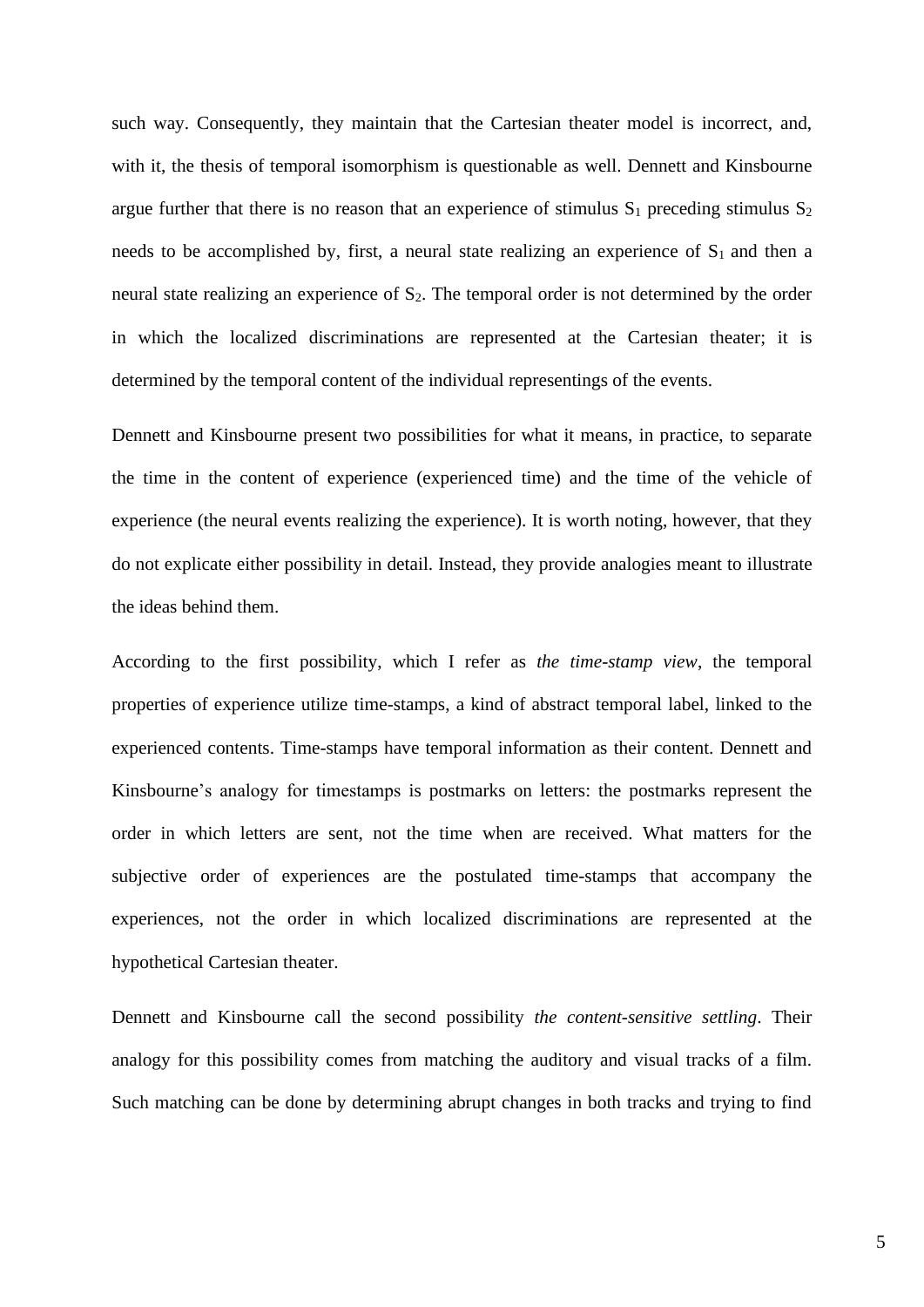the best match between the changes, even when we do not know much about the film or even understand the spoken language.

Dennett and Kinsbourne (1992, 189) prefer the content-sensitive settling view over the timestamp view because they regard the first "a cheaper, less foolproof but biologically more plausible." Nonetheless, it is the latter position that is commonly attributed to them in discussions of temporal illusions. This is possibly because part of their argument requires the timestamp view. For example, the content-sensitive settling cannot explain the experiences of features that are not in the stimuli, like an experience of motion in the phi phenomenon, because it only adjusts the relative order of experienced events. Moreover, the contentsensitive settling does not specify the stage of processing in which the settling occurs. For instance, it could take place before localized discriminations reach the Cartesian Theater or even before localized discriminations. These possibilities mean that the content-sensitive settling is compatible with the Cartesian theater model and the thesis of temporal isomorphism. iv

To summarize the relevant points briefly, the Cartesian theater model of consciousness maintains that we are conscious of localized discriminations of stimulus features only when they are represented in the Cartesian theater. Concurring with the thesis of temporal isomorphism, the subjective time order mirrors the brain time order, where brain time is the order of localized discriminations represented in the Cartesian theater. Since localized discriminations, formed in the various regions of the cortex, remain unconscious if they are not represented in the Cartesian theater, conscious and unconscious perception can have different temporal properties and structures. Finally, after rejecting the Cartesian theater and the thesis of temporal isomorphism, Dennett and Kinsbourne propose that the subjective time of experiences is determined by the temporal content of localized discriminations. They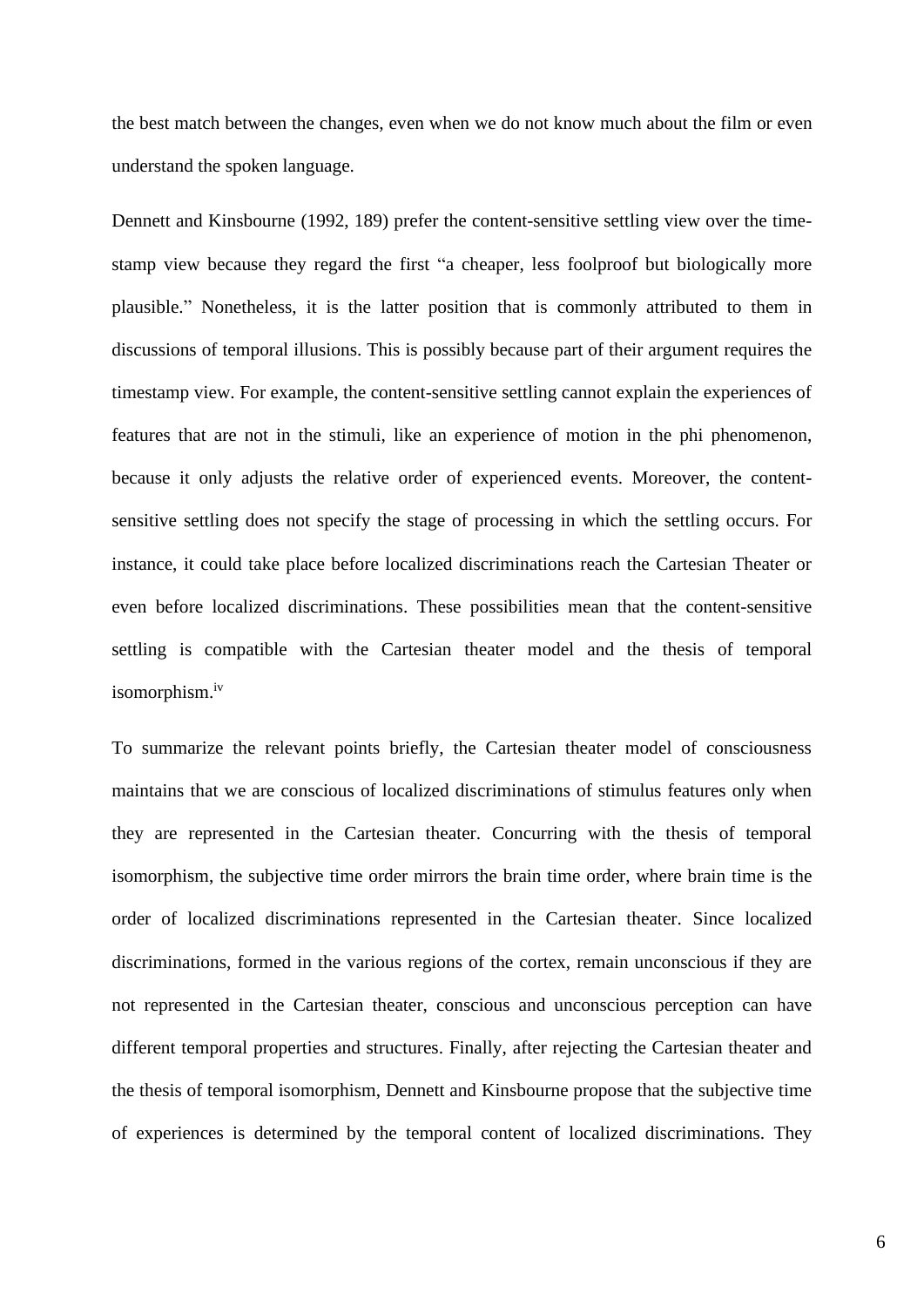presented two ways in which this could happen: the time-stamp view and the content sensitive settling.

#### **Perceptual asynchrony in visual perception**

One research topic in which the brain-time and the event-time views have figured in prominently is the alleged perceptual asynchrony of changes of visual features. The central finding in question is that when a moving stimulus changes its color and direction of movement simultaneously and repeatedly, observers report that the change in color occurs 60–100 milliseconds before the change in direction. This effect takes a little while to occur as it is not reported in the first changes of the features or if the features change only once (Nishida & Johnston 2002).

The brain-time view, sometimes also called the brain-time account and the brain-time theory of perception (Arnold 2005, 2010), explains the findings by maintaining that colors and changes in color are processed faster than motion and motion reversals (Moutoussis & Zeki 1997, 2002). As Zeki and Bartels (1999, 234) put it, their "result implies that the color processing system reaches its perceptual endpoint before the motion processing system." The difference in perceptual latency is reflected correctly in the judgments of the temporal features of the events. One implication of this difference is that the difference between the cases when the changes are asynchronous and those in which they are not (e.g., the stimuli are not shown repeatedly) is because of some sort of adaptation to the asynchronous changes. It is not because our reports change from being incorrect to being correct. Since the subjective order of the changes is the same as the order in which the experiences of changes are neurally processed, the brain-time view subscribes to the thesis of temporal isomorphism.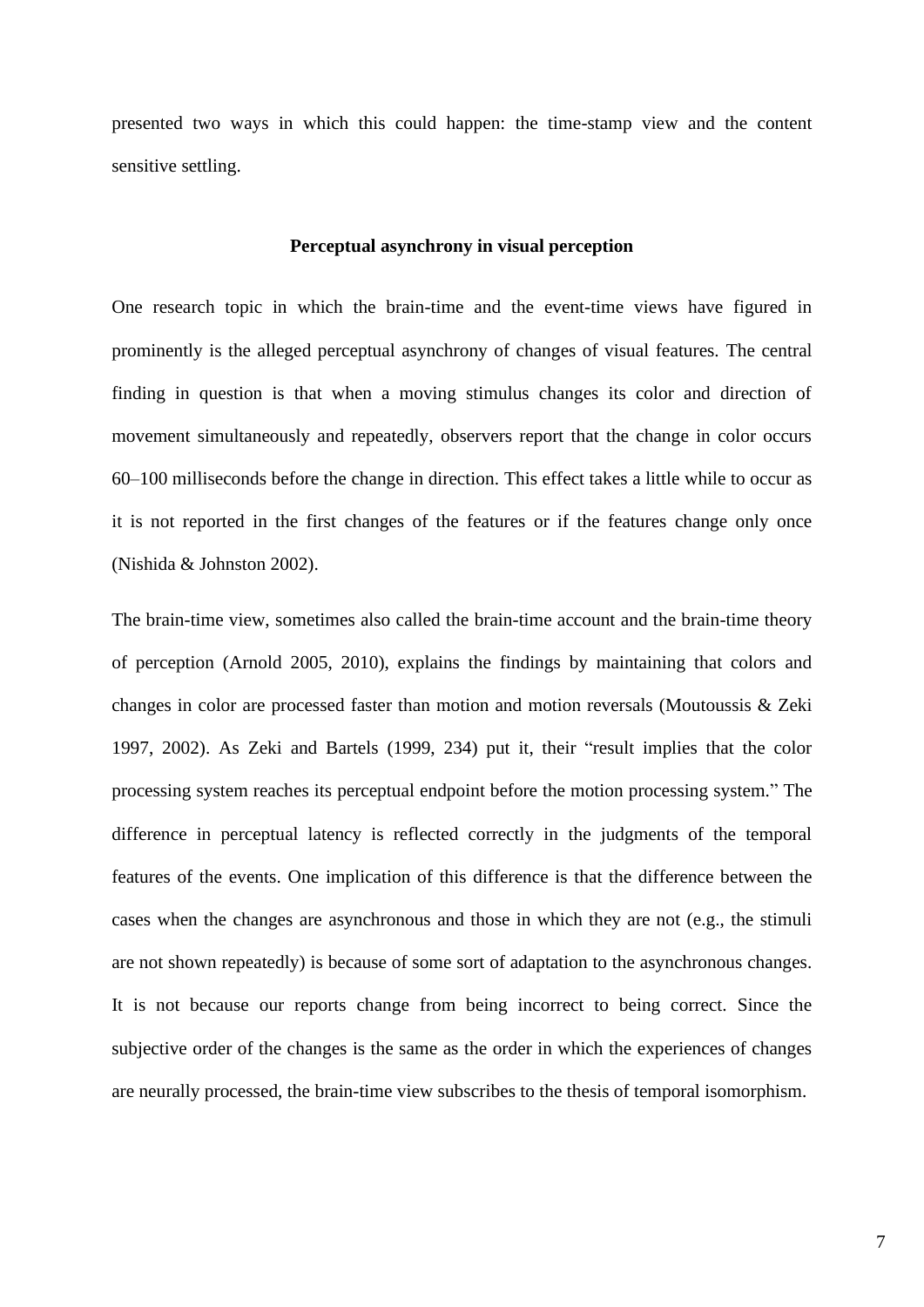The brain-time view is attributed to Semir Zeki and his colleagues, who were first to report the described findings. Zeki took the findings, in concurrence with the known functional properties of the visual cortex, to support his theory of consciousness (Zeki 2007; Zeki & Bartels 1999). This is significant because the subsequent discussion of perceptual asynchrony in vision and the brain-time view has been understood in terms of Zeki's theory of consciousness, which differs from the Cartesian theater model of consciousness.

For the topic at hand, the most important difference between these models of consciousness is that, in Zeki's theory, the activity of the parts of the visual cortex that process a visual feature can be a neural correlate of conscious experience. In Dennett and Kinsbourne's terms, Zeki argues that, when localized discrimination is finished, we can become conscious of the detected visual feature without it being represented in the Cartesian theater. Thus, there is no separation between the time when the processing of localized discrimination is finished and the time when we experience the result.

Citing Dennett and Kinsbourne, Johnston and Nishida (2001, R428) argue that the brain-time view faces "some thorny philosophical problems," at the root of which is the commitment to the thesis of temporal isomorphism. Moreover, they maintain that "a brain time mechanism is poorly designed in the sense that processing delay is added to event time estimation." (Nishida & Johnston 2010, 286) And indeed, if the subjective time is inherently linked to the brain time, then the subjective timing of events is influenced by the neural latencies. This makes deducing the event time, the actual time of external events, practically impossible. After all, to do so, we would need to take into account the neural latencies, which differ both within one sense modality (e.g., Allik & Kreegipuu 1998; Maunsell et al. 1999) and between sense modalities, and yet neurons are spatiotemporally limited in the sense that they do not have the information about the various latencies at their disposal (Scharnowski, Rees, & Walsh 2013).<sup>v</sup>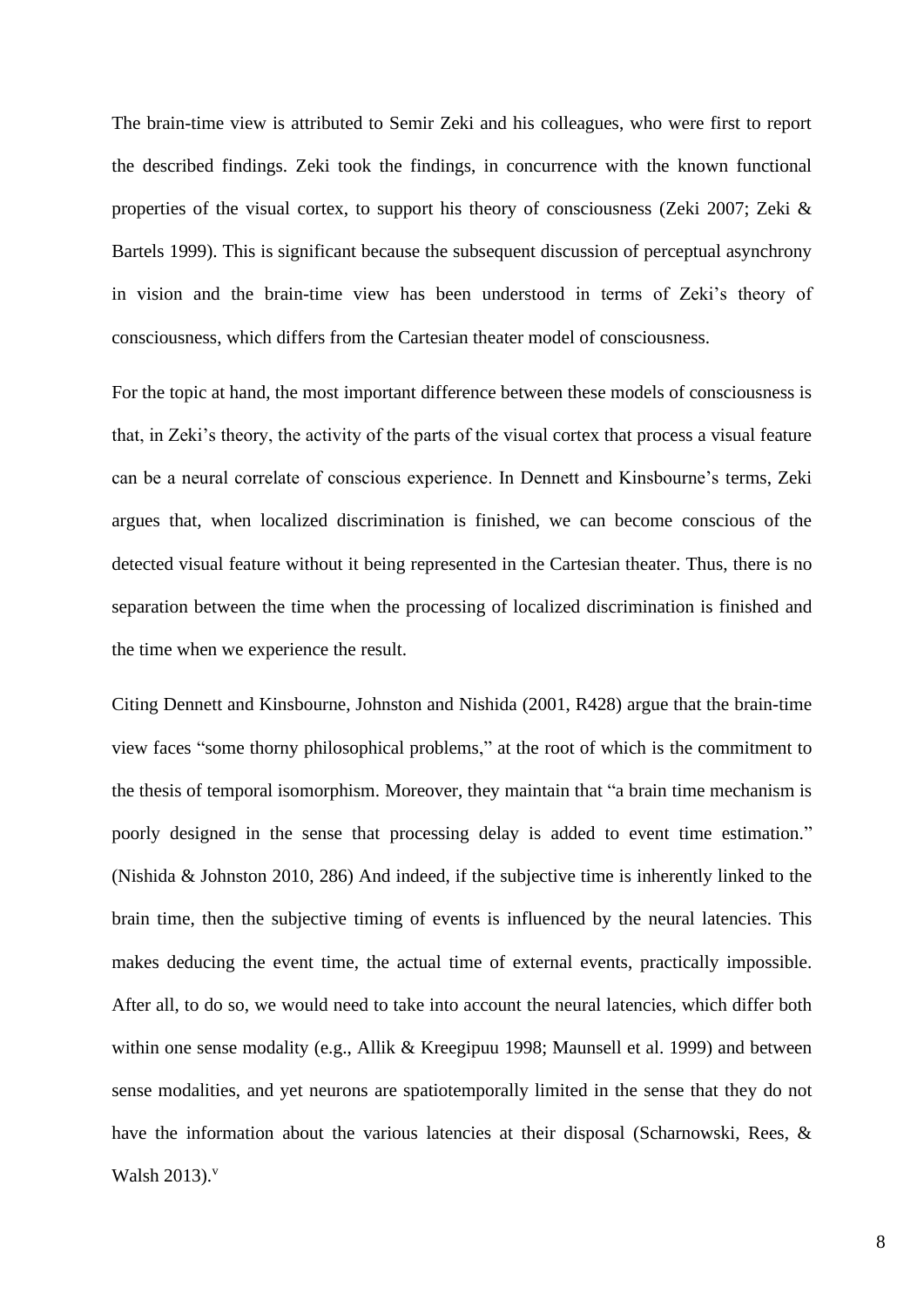Nishida and Johnston's (2002, 2010) method of avoiding this problem is based on two ideas. First, they distinguish between two types of temporal changes. Determining the first-order temporal changes, called transitions, requires that the stimulus is compared in two points in time. For instance, we can detect the change in color if we compare the color of a stimulus at times  $t_1$  and  $t_2$ . Determining the second-order temporal changes, called turning points, requires that the stimulus is compared in three points in time. For instance, they argue, the detection of motion reversal demands that we compare the spatial position of the stimulus at times  $t_1$ ,  $t_2$ , and  $t_3$ . Consequently, the implication is that even if a transition and a turning point were to co-occur at  $t_2$ , determining the time of turning points takes longer than determining the time of transitions. Nishida and Johnston's results as regards synchrony between different types of transitions and turning points provide support for this claim. Given that the change in color and in the direction of motion are different types of temporal changes, simultaneous changes in them would not be judged to be simultaneous.

In effect, Nishida and Johnston's (2002, 365) claim means that the reports of perceptual asynchrony are "a result of an error of subjective temporal judgments" rather than asynchrony in the experiences of changes in color and motion. As such, it is compatible with the thesis of temporal isomorphism; the thesis concerns only the relationship between subjective time and brain time. It is also compatible with Dennett and Kinsbourne's view that subjective judgments occur when localized discriminations have been presented at the Cartesian theater. That is, their position allows that our temporal judgments of experiences can be incorrect.

The second idea that Nishida and Johnston put forward is that temporal judgments are based on time-markers, markers that are themselves based on early neural activity. The resulting view, which they call the *time-marker view*, distances them from the way in which the relationship between brain time and subjective time was envisaged in the Cartesian theater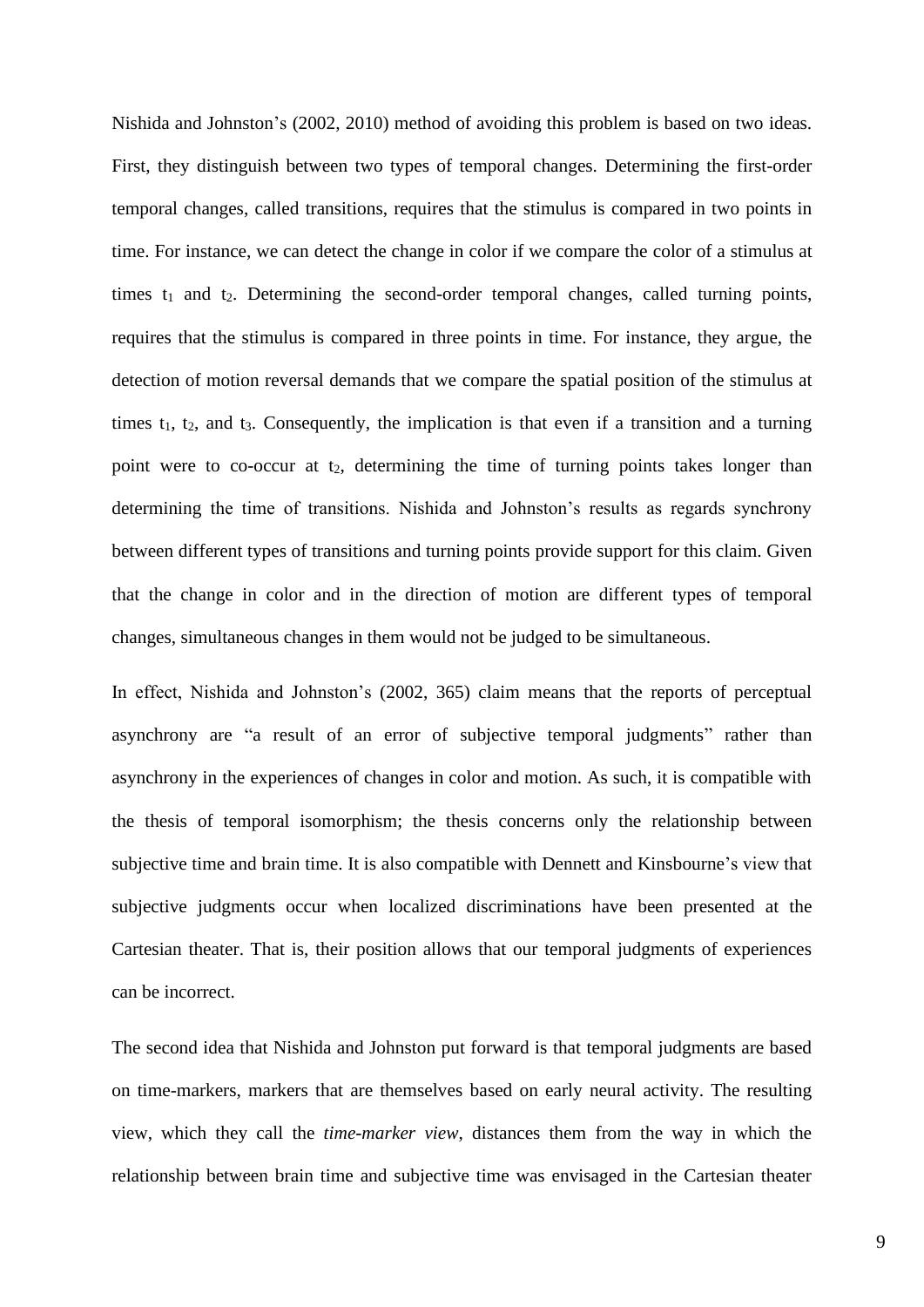model. By time-markers (also temporal markers), they mean "temporally localized representations of salient temporal features" (2002, 360), which are based on "the temporal pattern of the neural activity elicited by [external] events" (2002, 366). The claim that the relevant neural activity takes place very early on in the processing hierarchy has the consequence that the processing of time-markers is dissociated from the finished localized discriminations and conscious experiences, and especially the timing thereof. Since temporal order judgments utilize time-markers rather than the brain time of experience, their view resembles Dennett and Kinsbourne's time-stamp view in this respect.

Moreover, the idea allows Nishida and Johnston mostly to avoid the problem they thought the brain-time view suffered from. If the subjective time is linked to the time-markers grounded on the early neural activation caused by the external events, then the subjective time reflects the time when the processing of a feature is commenced rather than finished. In this case, the differences in neural latencies and the processing times in later processing stages do not influence the temporal judgments. This, in turn, means that subjective time and temporal judgments mirror the event time rather than the brain time. In short, Nishida and Johnston endorse the event-time view.

Nishida and Johnston's notion of a time-marker also resembles Libet's notion of a cortical time marker. Briefly, Libet argued that conscious experience of a tactile stimulus requires cortical processing for 500 milliseconds and that subjectively the stimulus is felt to occur already around the time when the processing is commenced. That is, the subjective time of experience and the brain time of experience come apart—the subjective time of skin sensations are "referred back" to the time when the processing commenced rather than when the neural processing of the stimulus becomes "adequate" to bring about the sensations. Moreover, Libet hypothesized that the first components of the evoked potential caused by the direct stimulation of the skin are used as cortical time-markers based on which temporal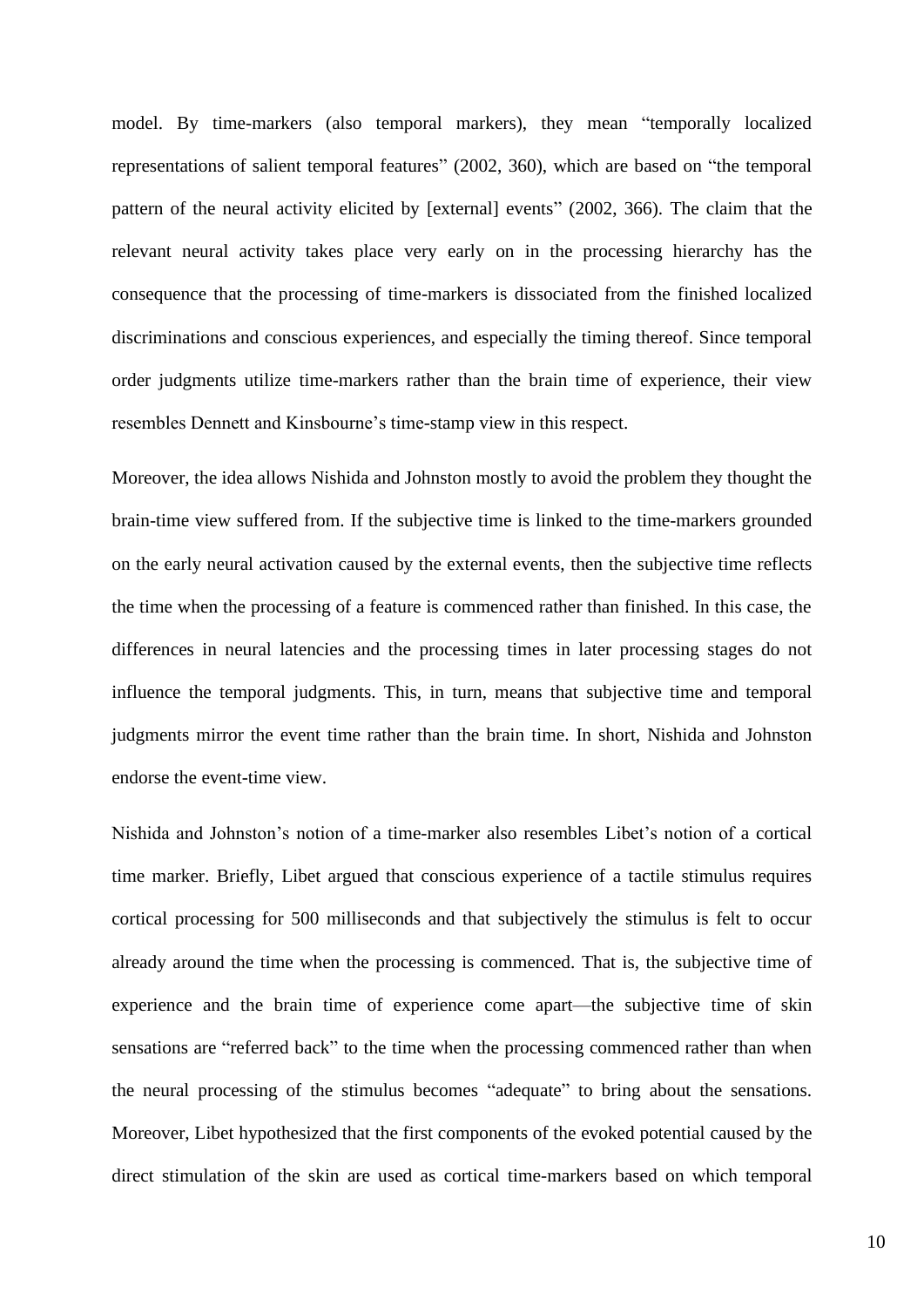judgments are made, and that determines the subjective time of experience. Since the first evoked potential in the cortex occurs very fast after the presentation of the stimulus (in some of Libet's experiments, 15 milliseconds after the stimulation), the neural activity used for temporal coding mirrors the timing of external events certainly more closely than if all neural latencies would be taken into account.

#### **The views and temporal order judgments**

The second topic in which notions of the brain-time view and the event-time view figure is explanations of the temporal order perception of separate stimuli. The relevant phenomena requiring explanation are when two simultaneous stimuli are perceived as non-simultaneous, and when two non-simultaneous stimuli are perceived as simultaneous. For example, a dim flash shown at the same time as a bright flash is perceived as occurring after the flash. Or, when a toe is touched tens of milliseconds before a nose, the two are perceived as occurring at the same time. Similar illusions also happen with multimodal stimuli; for example, a flash and a sound can appear simultaneous even though they are separated by a hundred milliseconds.

One straightforward explanation for these results appeals to latency differences: the simultaneous stimuli are perceived as non-simultaneous because the neural processing of them took different amounts of time. In accordance with this explanation, the empirical evidence suggests that a bright stimulus is processed faster than a dimmer stimulus, and it takes longer time for a signal from a toe to reach the cortex than from a nose.<sup>vi</sup> In this context, this explanation has been called the brain-time view.<sup>vii</sup> Again, this explanation concurs with the thesis of temporal isomorphism.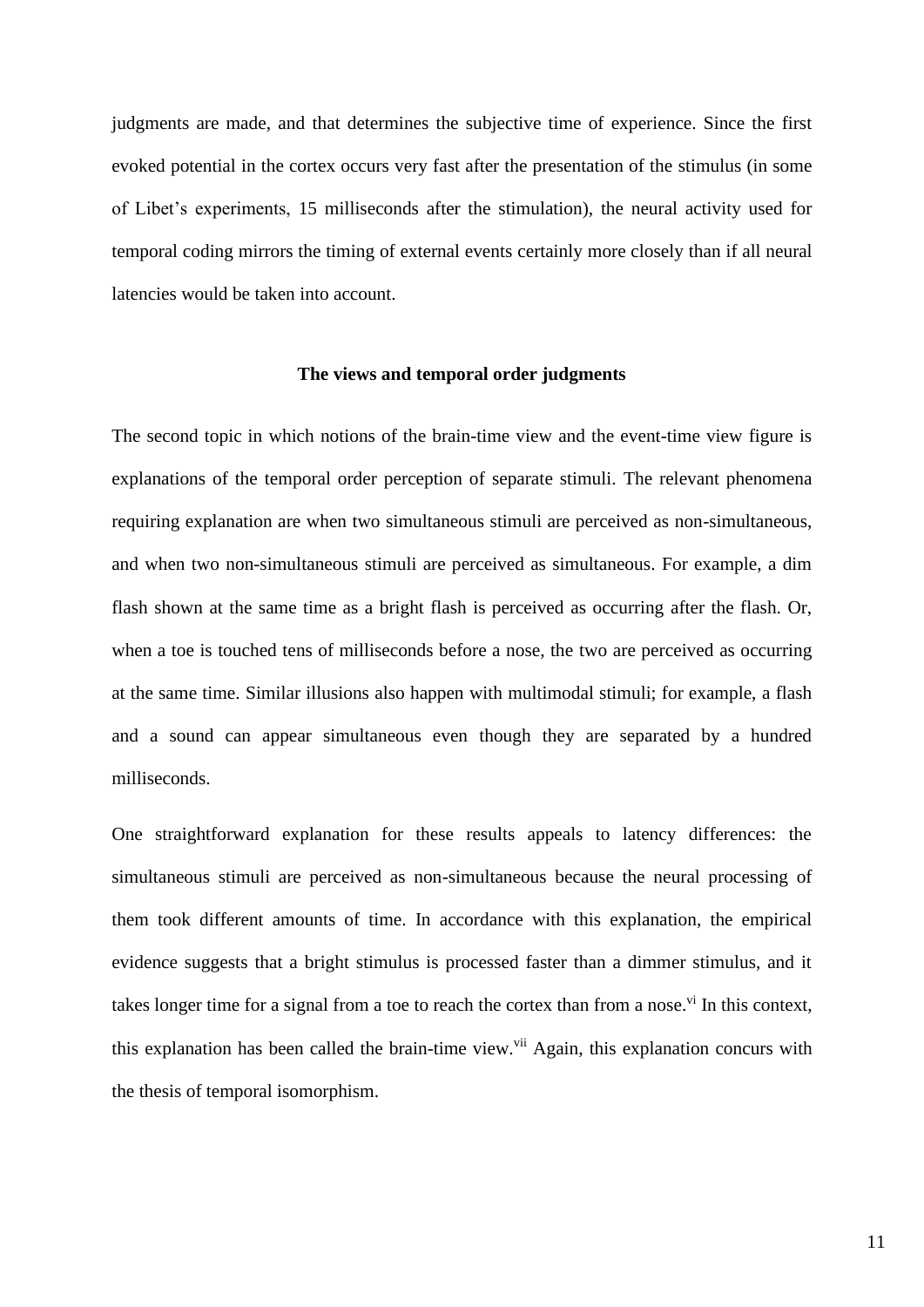The brain-time view has been taken to be challenged by evidence that we adapt to nonsimultaneous multimodal stimuli. One interpretation of this evidence is that the adaptation is achieved by the brain physically aligning the timing of the signals it receives (e.g., Harrar & Harris 2008; Harris, Harrar, Jaekl, & Kopinska 2010; Navarra, García-Morera, & Spence 2012). The suggested adaptation is what Dennett and Kinsbourne's content-sensitive settling does. If the brain recalibrates the sensory signals in this manner, then the explanation of temporal order perception is no longer a matter of simple latency differences. Instead, the possibly adaptive nature of temporal order perception increases the accuracy of the subjective time in relation to the actual order of events. Since, in this case, the subjective time reflects the event time—thus resembling the event-time view of the previous section—this position has also been called the event-time view.

Two things are worth noting here. First, the adaptation to a non-simultaneous multimodal stimulus can also be explained by shifts in decision criteria (Yarrow, Jahn, Durant, & Arnold 2011). Unlike the previous interpretation of the results, the adaptation happens at the postexperiential decision level. Thus, the explanation concurs with the brain-time view. Second, in this context, the crucial difference between the subjective time view and the event-time view concerns the possible existence of an adaptive mechanism that temporally aligns the sensory signals. This crucial difference means that, departing from how the event time is implemented in the time-marker view, the event-time view is in theory compatible with the thesis of temporal isomorphism. The two are also likely to be compatible in practice, because the adaptation has been postulated to take place in early sensory pathways (e.g., Heron, Roach, Hanson, McGraw, & Whitaker 2012; Maravita, Bolognini, Bricolo, Marzi, & Savazzi 2008). If correct, then the subjective time of experience and the neural time of experience could still be isomorphic.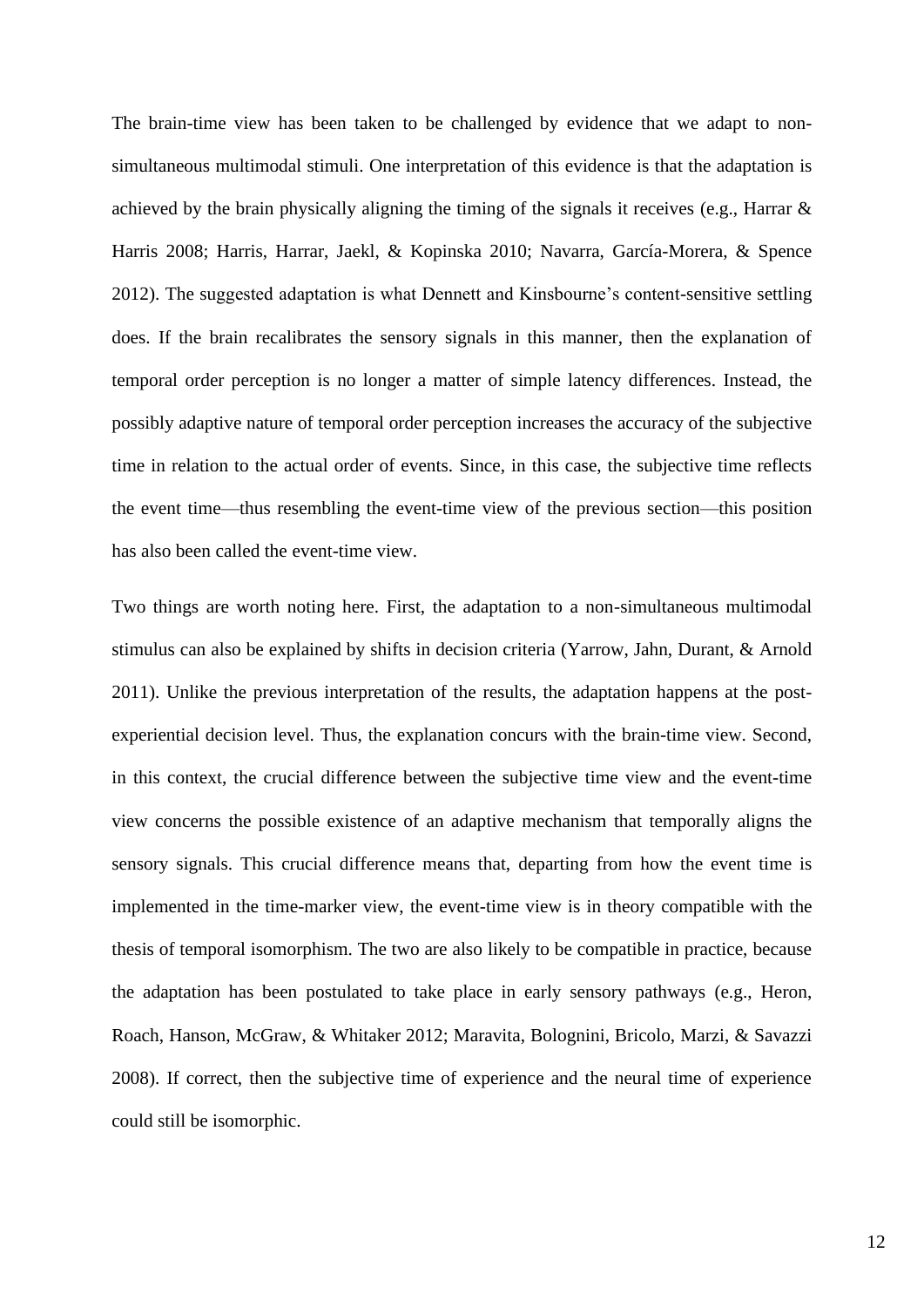#### **Further considerations**

This chapter focused on views about the relationships between subjective time, brain time, and event time. The brain-time view(s) subscribe to the thesis of temporal isomorphism—an event is perceived to occur at the time neural signals the event evokes reach the processes responsible for consciousness. However, it was argued that there are two versions of the view, and they differ in two respects.

First, the two versions differ regarding the processes responsible for consciousness. This disagreement is fundamentally over the neural correlates of consciousness that supposedly match the subjective time of experience. In the first version, the perceptual endpoint is reached when the process that determines features of the perceived event finishes. The second version does not comment on the perceptual endpoint. Hence, it is open to the more commonly held view that conscious states are somehow unified. Unlike Zeki's theory, the processes that determine the features of the perceived event are separate and precede the processes responsible for consciousness.

Second, the versions differ on their position towards the processes preceding consciousness. The first version is compatible with there being unconscious processes that aim to increase the match between subjective time and event time; the brain-time view as understood in the temporal order judgment literature rules out such unconscious processes.

The crux of the event-time view(s) is the idea that subjective time tracks or aims to track event time. In practice, this idea has been implemented in two very different ways. In Nishida and Johnston's time-marker view, which can be thought as inspired by Dennett and Zeki's time-stamp view, subjective time utilizes time-markers. The processing of time-markers happens early in the processing hierarchy and is largely dissociated from the processing of the content of experiences (localized discriminations). In the context of typical temporal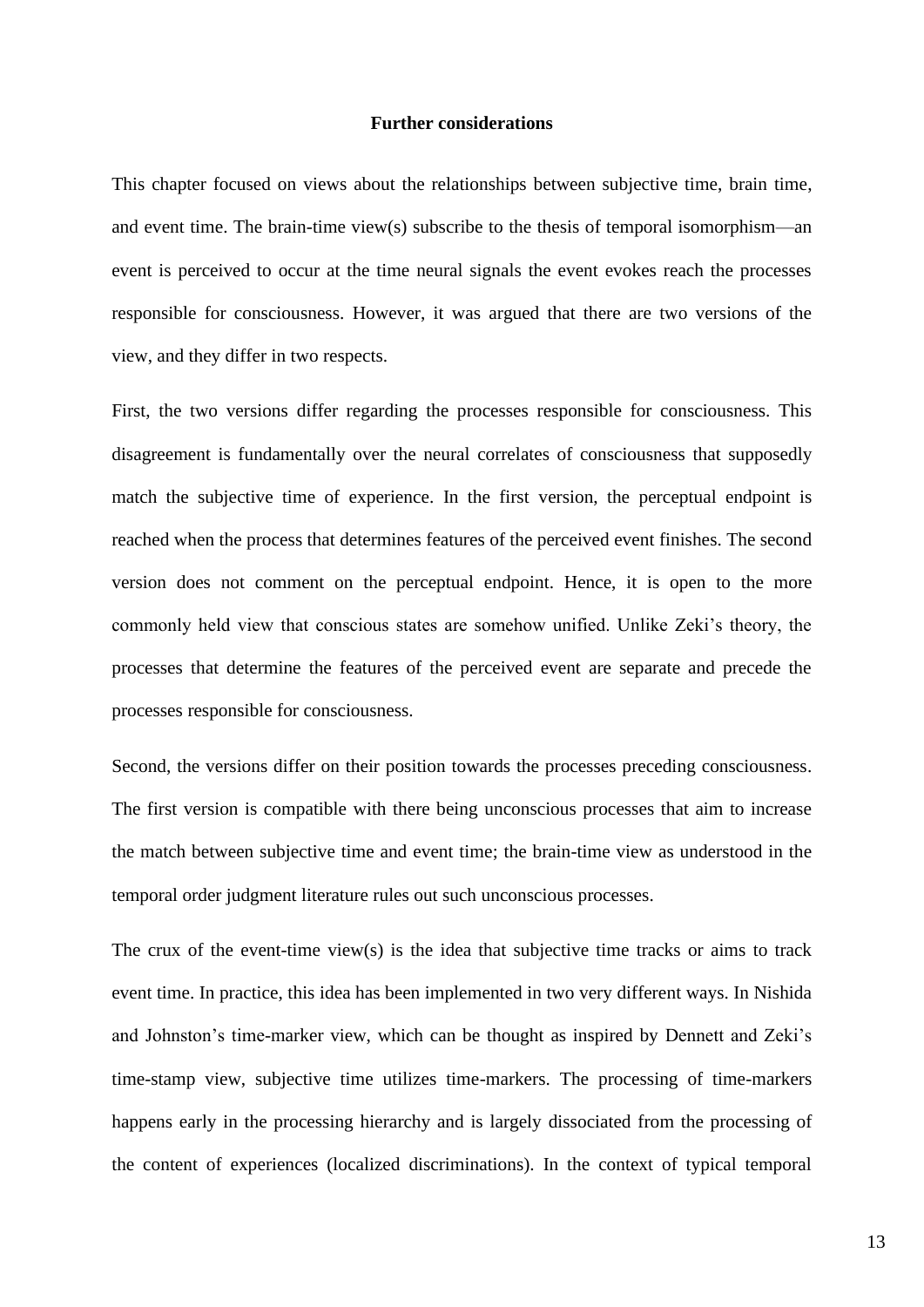order judgment literature, in turn, event time refers to a view in which subjective time aims to track event time by temporally aligning the propagating sensory signals. In practice, this is what Dennett and Zeki called content-sensitive settling. Because such adaptation is thought to happen before experiences are formed, unlike the time-marker view, this view is compatible with the thesis of temporal isomorphism. An interesting consequence of this compatibility is that the event-time view as understood in typical temporal order judgments counts as a braintime view in the perceptual asynchrony literature. This is because the literature is only concerned about the time when the perceptual end is reached and allows some adaptation to the asynchronous stimuli to occur.

Let me end by briefly commenting on a recent claim by Alex Holcombe, that experience does not comprise a single ordered timeline (Holcombe 2015). He maintains that meaningfully grouping and integrating stimuli is more important than ordering events in a timeline. On my view, the truth of the claim depends on the perspective one takes on the timeline.

If one approaches the issue of the timeline from the perspective of perceptual mechanisms, then it is most certainly correct. As mentioned several times in this paper, feature-detections and discriminations of the features of stimuli are done at different parts of the cortex. Although many of these processes utilize temporal information, which differs from one process to another, they are not usually involved in the processing of temporal features. Accordingly, they might preserve temporal information, but it is done by transforming the information to the non-temporal content of experiences. In practice, this means that the temporal information can be implicitly present in our experiences.

In some occasions, we can even use that information to make temporal judgments in which the temporal resolution is a magnitude smaller than the typical temporal order threshold (2-5 milliseconds versus 30-40 milliseconds). For example, visual stimuli can bring about

14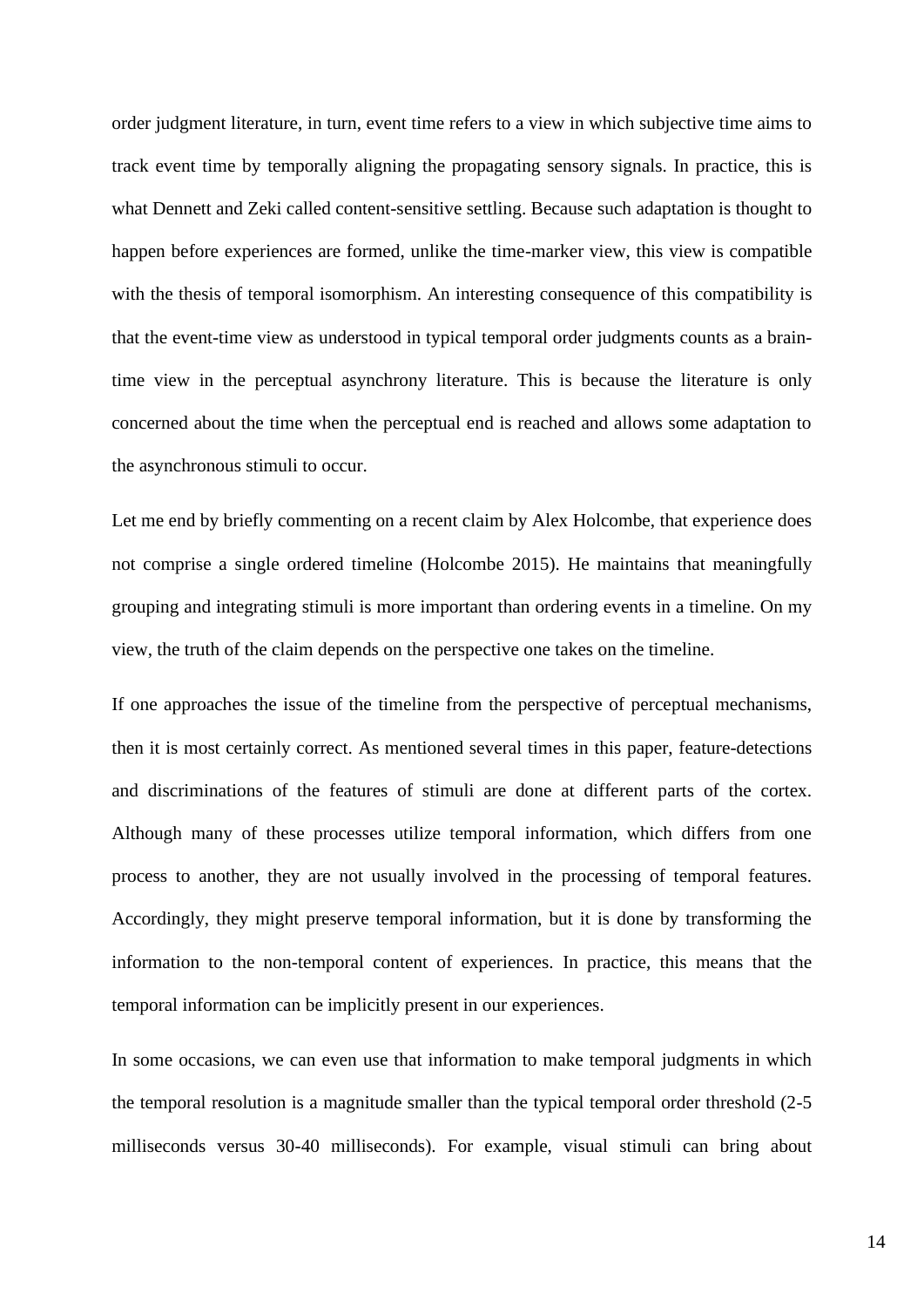experiences of apparent motion. In these cases, the direction of motion can be used to determine which stimulus was presented first (Sweet 1953; Wehrhahn & Rapf 1992; Westheimer & McKee 1977). In the auditory modality, loudness, pitch, and other micropatterns can be used to determine the order of stimuli (Babkoff & Sutton 1963; Efron 1973; Fostick & Babkoff 2013). For example, when two auditory stimuli are presented a few milliseconds apart, the first stimulus sounds louder than the second stimulus. Interestingly, at least in the cases described, the low temporal threshold is because the stimuli are presented so close in time that there is a mutual influence between their respective processes. When the stimulus onset asynchrony is larger, the cross-stimuli influence disappears. For example, subjects are better at determining the temporal order of two auditory stimuli when they are separated by less than four milliseconds than when they are separated by ten milliseconds (Babkoff 1975).

Holcombe's claim also receives support from the findings that grouping and binding do not require subjective synchrony of the grouped and bound features (Fahle & Koch 1995; Guttman, Gilroy, & Blake 2007). In fact, studies on audiovisual perception even suggest that subjective simultaneity is not optimal for subjective integration of the stimuli. The integration of two stimuli is better when they deviate from the point of subjective simultaneity determined in the temporal order tasks (Freeman et al. 2013; Ipser, Karlinski, & Freeman 2018).

One interpretation for these results is that there is no ordered single timeline. Then again, it is not clear that the debate between the brain-time view and the event-time view even pertains to the sort of timeline Holcombe discusses. After all, at least what the brain-time view and the latter version of the event-time view maintain is that experiences are temporally ordered by the order in which they reach their perceptual endpoint.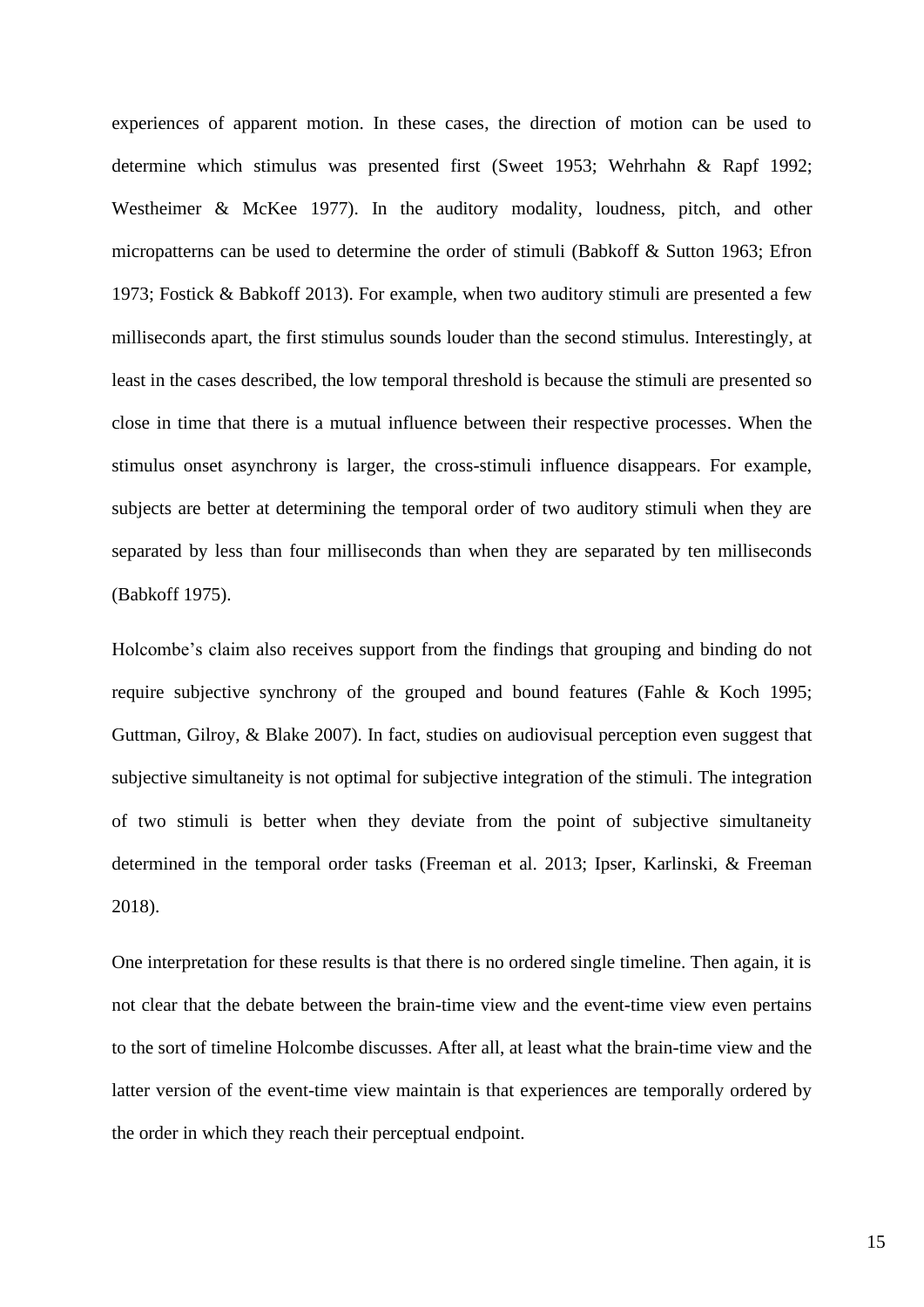The timeline in question differs from the one implied by Holcombe. While it still consists of implicit timing, the nature of the implicitness is different. The temporal order of events is still only implicitly represented in the brain-time view and the latter version of the event-time view as well. However, in these cases, the order is represented by the order of experiences and not by, say, the direction of motion. Nonetheless, paraphrasing William James's remark—agreed by most philosophers and motivating the lively debate concerning the temporal structure of consciousness—the succession of experience is not the experience of succession. The latter needs to be separately represented. This claim concurs with Dennett and Kinsbourne's definition of the Cartesian theater, according to which it is the place where discriminations were "'presented' for subjective judgment." That is, the order of experiences is not the same as the judged order of experiences.

Moreover, neither of the views make claims about the mechanisms for reporting temporal properties. Thus, again, these mechanisms can utilize different information or have different decision criteria as suggested by simultaneity judgments, temporal order judgments, and reaction time studies (see, e.g., Jaśkowski 2014; Steglich & Neumann 2000; Sternberg & Knoll 1973; Tappe, Niepel, & Neumann 1994). This too supports the idea that, considered from the perspective of perceptual mechanisms, Holcombe's claim is sound. However, his claim does not pertain to the question of whether there is a single ordered timeline of experiences per se. The plausibility of a single ordered timeline is crucially dependent on what we mean by such an idea.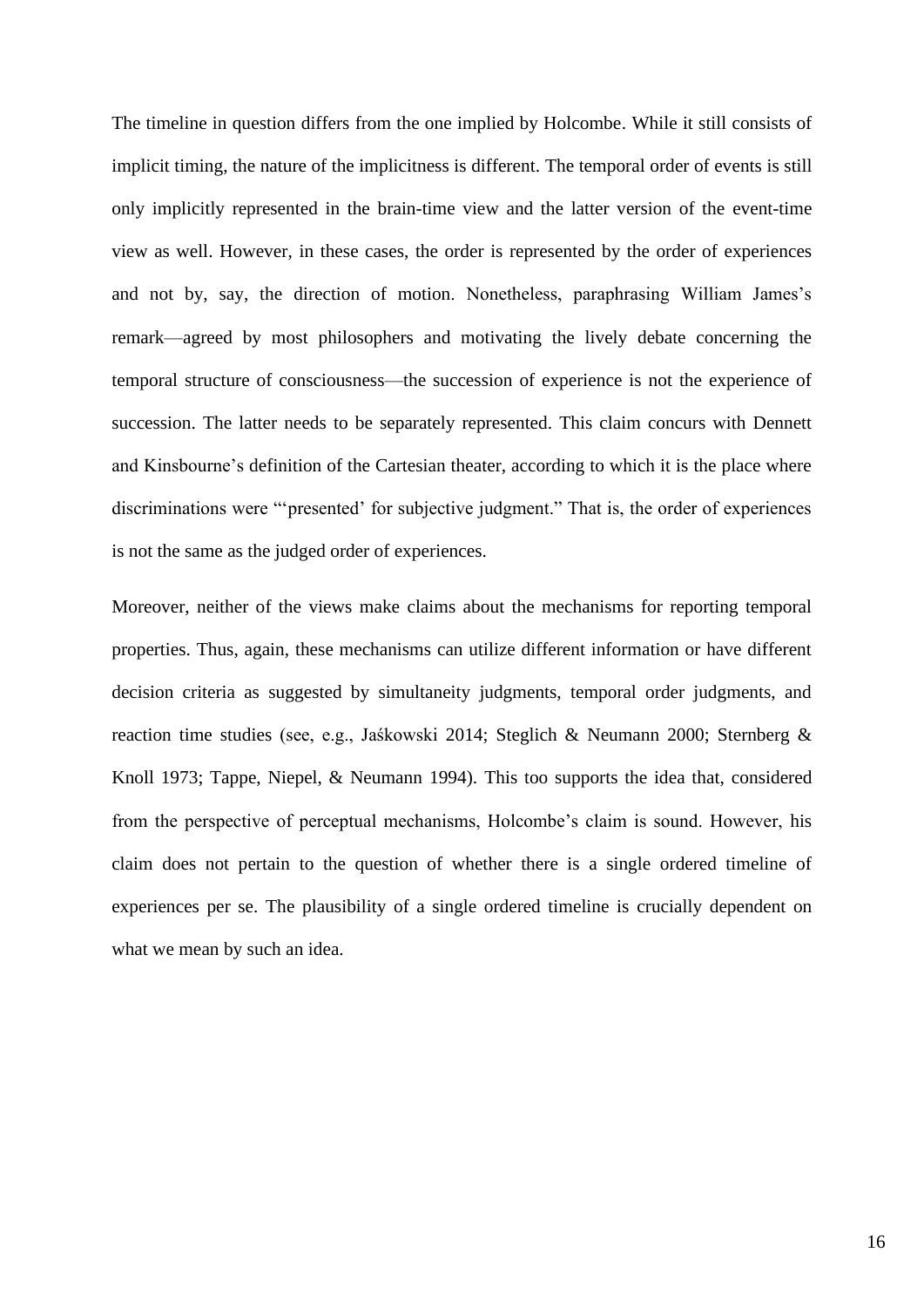#### **References**

- Allik, J., & Kreegipuu, K. (1998). Multiple Visual Latency. *Psychological Science*, *9*(2), 135–138. http://doi.org/10.1111/1467-9280.00025
- Arnold, D. H. (2005). Perceptual pairing of colour and motion. *Vision Research*, *45*(24), 3015–3026. http://doi.org/10.1016/j.visres.2005.06.031
- Arnold, D. H. (2010). Relative timing and perceptual asynchrony. In R. Nijhawan & B. Khurana (Eds.), *Space and time in perception and action* (pp. 254–277). Cambridge, UK: Cambridge University Press.
- Arnold, D. H., Ong, Y., & Roseboom, W. (2009). Simple differential latencies modulate, but do not cause the flash-lag effect. *Journal of Vision*, *9*, 1–8. http://doi.org/10.1167/9.5.4.
- Arnold, D. H., & Wilcock, P. (2007). Cortical processing and perceived timing. *Proceedings of the Royal Society B: Biological Sciences*, *274*(1623), 2331–6.
- Arstila, V. (2015). Keeping postdiction simple. *Consciousness and Cognition*, *38*, 205–216. http://doi.org/dx.doi.org/10.1016/j.concog.2015.10.001
- Babkoff, H. (1975). Dichotic temporal interactions: Fusion and temporal order. *Perception & Psychophysics*, *18*(4), 267–272. http://doi.org/10.3758/BF03199373
- Babkoff, H., & Sutton, S. (1963). Perception of Temporal Order and Loudness Judgments for Dichotic Clicks. *The Journal of the Acoustical Society of America*, *35*(4), 574–577. http://doi.org/10.1121/1.1918537
- Chappell, M., & Hine, T. (2004). Events before the flash Do influence the flash-lag magnitude. *Vision Research*, *44*(3), 235–239. http://doi.org/10.1016/j.visres.2003.09.021

Dennett, D. C., & Kinsbourne, M. (1992). Time and the observer. *Behavioral and Brain*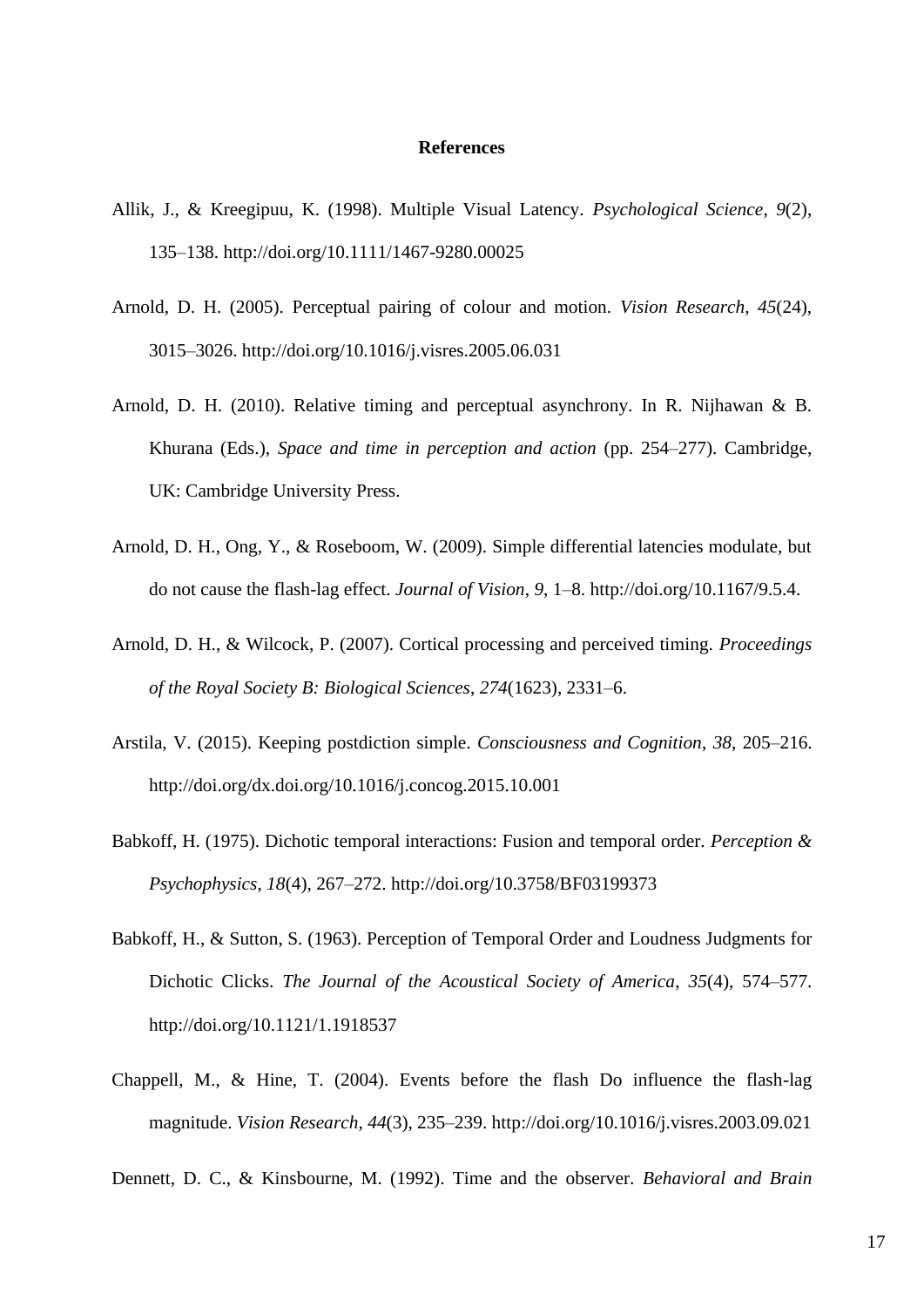*Sciences*, *15*(2), 183–247.

- Efron, R. (1973). Conservation of temporal information by perceptual systems. *Perception & Psychophysics*, *14*(3), 518–530. http://doi.org/10.3758/BF03211193
- Fahle, M., & Koch, C. (1995). Spatial displacement, but not temporal asynchrony, destroys figural binding. *Vision Research*, *35*(4), 491–494. http://doi.org/10.1016/0042- 6989(94)00126-7
- Fostick, L., & Babkoff, H. (2013). Different Response Patterns Between Auditory Spectral and Spatial Temporal Order Judgment (TOJ). *Experimental Psychology*, *60*(6), 432– 443. http://doi.org/10.1027/1618-3169/a000216
- Freeman, E. D., Ipser, A., Palmbaha, A., Paunoiu, D., Brown, P., Lambert, C., … Driver, J. (2013). Sight and sound out of synch: Fragmentation and renormalisation of audiovisual integration and subjective timing. *Cortex*, *49*(10), 2875–2887. http://doi.org/10.1016/j.cortex.2013.03.006
- Grush, R. (2007). Time and experience. In T. Müller (Ed.), *Philosophie der Zeit* (pp. 1–18). Frankfurt: Klosterman.
- Grush, R. (2009). The temporal content of perceptual experience. In J. Symons & P. Calvo (Eds.), *The Routledge Companion to Philosophy of Psychology*. Abingdon: Routledge.
- Guttman, S. E., Gilroy, L. A., & Blake, R. (2007). Spatial grouping in human vision: temporal structure trumps temporal synchrony. *Vision Research*, *47*(2), 219–30. http://doi.org/10.1016/j.visres.2006.09.012
- Harrar, V., & Harris, L. R. (2008). The effect of exposure to asynchronous audio, visual, and tactile stimulus combinations on the perception of simultaneity. *Experimental Brain Research*, *186*(4), 517–24. http://doi.org/10.1007/s00221-007-1253-0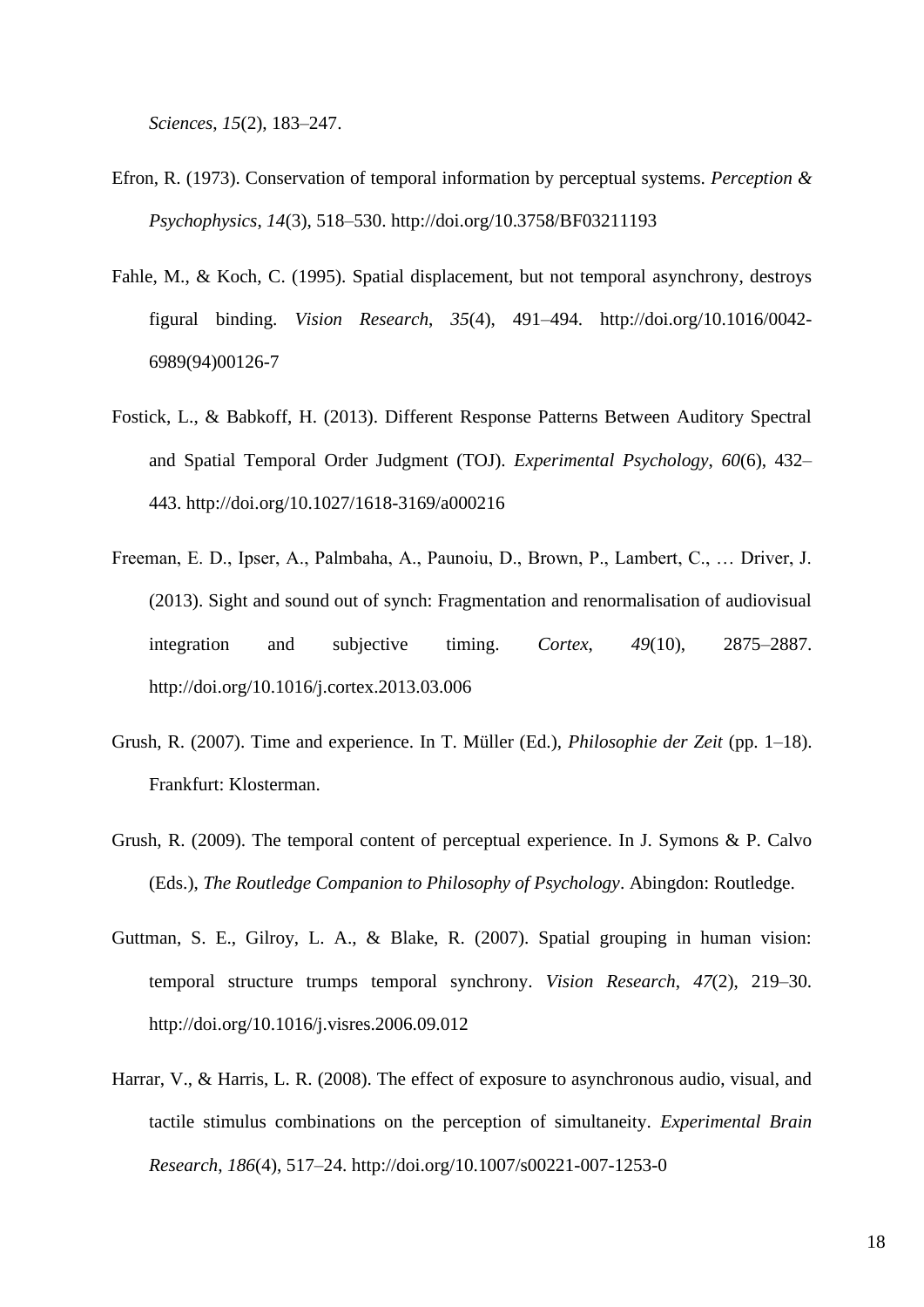- Harris, L. R., Harrar, V., Jaekl, P., & Kopinska, A. (2010). Mechanisms of simultaneity constancy. In R. Nijhawan & B. Khurana (Eds.), *Space and time in perception and action* (pp. 232–253). Cambridge: Cambridge University Press.
- Heron, J., Roach, N. W., Hanson, J. V. M., McGraw, P. V., & Whitaker, D. (2012). Audiovisual time perception is spatially specific. *Experimental Brain Research*, *218*(3), 477–485. http://doi.org/10.1007/s00221-012-3038-3
- Holcombe, A. (2015). *The Temporal Organization of Perception*. (J. Wagemans, Ed.)*The Oxford Handbook of Perceptual Organization*. Oxford: Oxford University Press. http://doi.org/10.1093/oxfordhb/9780199686858.013.057
- Ipser, A., Karlinski, M., & Freeman, E. D. (2018). Correlation of Individual Differences in Audiovisual Asynchrony Across Stimuli and Tasks: New Constraints on Temporal Renormalization Theory. *Journal of Experimental Psychology: Human Perception and Performance*, *44*(8), 1283–1293. http://doi.org/10.1037/xhp0000535
- Jaśkowski, P. (2014). What Determines Simultaneity and Order Perception ? In V. Arstila & D. Lloyd (Eds.), *Subjective Time: The Philosophy, Psychology, and Neuroscience of Temporality* (pp. 379–408). Cambridge, MA: MIT Press.
- Johnston, A., & Nishida, S. (2001). Time perception: brain time or event time? *Current Biology*, *11*(11), R427–R430.
- Kelly, S. D. (2005). The puzzle of temporal experience. In A. Brook & K. Akins (Eds.), *The philosophy and neuroscience* (pp. 1–26).
- Kiverstein, J., & Arstila, V. (2013). Time in Mind. In A. Bardon & H. Dyke (Eds.), *Blackwell companion to the philosophy of time* (pp. 444–469). Oxford: Wiley-Blackwell.

Köhler, W. (1947). *Gestalt Psychology: An Introduction to New Concepts in Modern*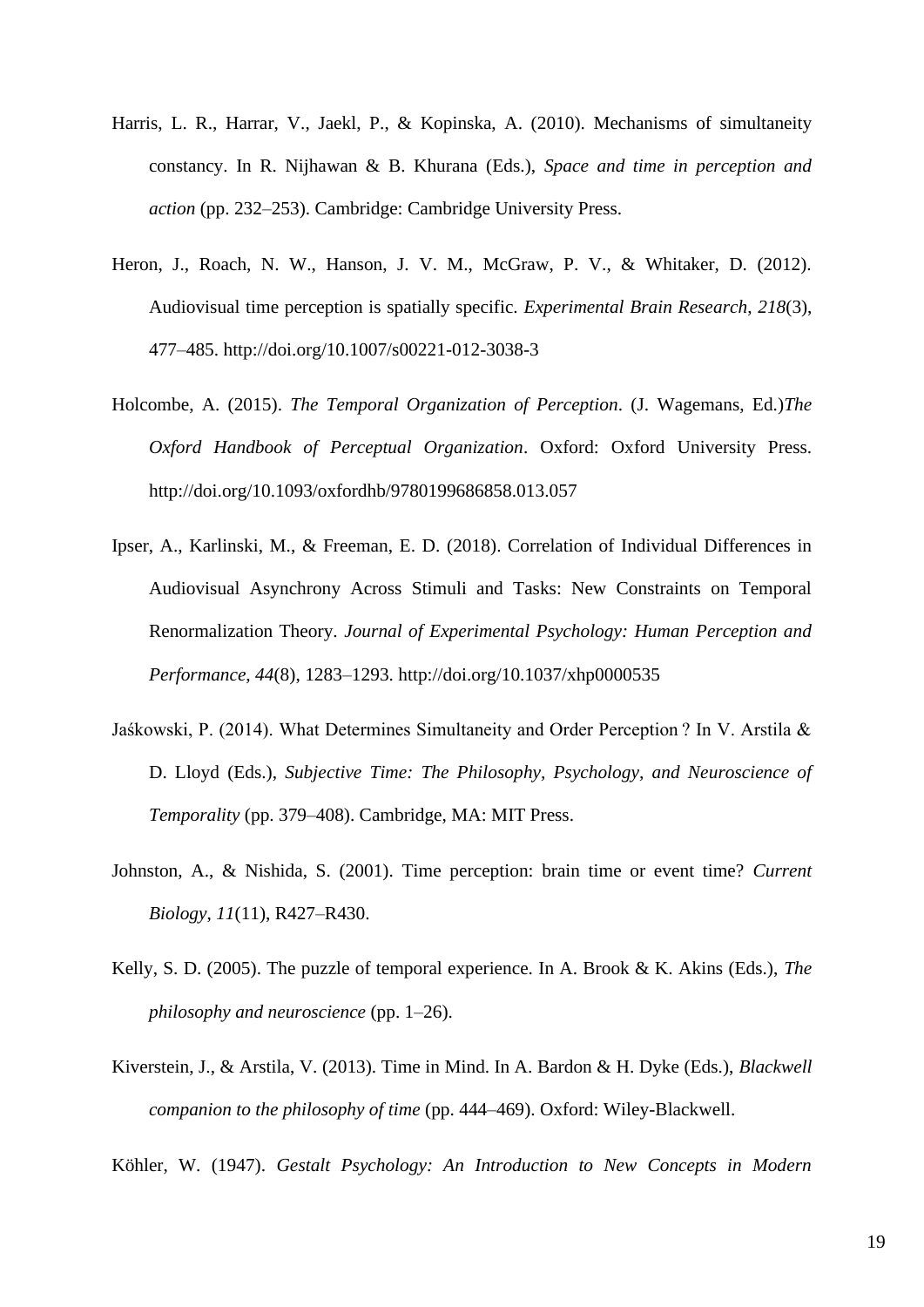*Psychology*. New York: Liveright.

Kopinska, A., & Harris, L. R. (2004). Simultaneity constancy. *Perception*, *33*(9), 1049–1060.

- Lee, G. (2014). Temporal Experience and the Temporal Structure of Experience. *Philosopher's Imprint*, *14*(3), 1–21.
- Maravita, A., Bolognini, N., Bricolo, E., Marzi, C. A., & Savazzi, S. (2008). Is audiovisual integration subserved by the superior colliculus in humans? *NeuroReport*, *19*(3), 271– 275. http://doi.org/10.1097/WNR.0b013e3282f4f04e
- Maunsell, J. H. R., Ghose, G. M., Assad, J. A., Mcadams, C. J., Boudreau, C. E., & Noerager, B. D. (1999). Visual response latencies of magnocellular and parvocellular LGN neurons in macaque monkeys. *Visual Neuroscience*, *16*(1), 1–14. http://doi.org/10.1017/S0952523899156177
- Mölder, B. (2014). Constructing Time: Dennett and Grush on Temporal Representation. In *Subjective Time: The Philosophy, Psychology, and Neuroscience of Temporality*.
- Moutoussis, K., & Zeki, S. (1997). A direct demonstration of perceptual asynchrony in vision. *Proceedings of the Royal Society B: Biological Sciences*, *264*(1380), 393–9. http://doi.org/10.1098/rspb.1997.0056
- Moutoussis, K., & Zeki, S. (2002). The relationship between cortical activation and perception investigated with invisible stimuli. *Proceedings of the National Academy of Sciences*, *99*(14), 9527–9532.
- Navarra, J., García-Morera, J., & Spence, C. (2012). Temporal adaptation to audiovisual asynchrony generalizes across different sound frequencies. *Frontiers in Psychology*, *3*. http://doi.org/10.3389/fpsyg.2012.00152

Nishida, S., & Johnston, A. (2002). Marker correspondence, not processing latency,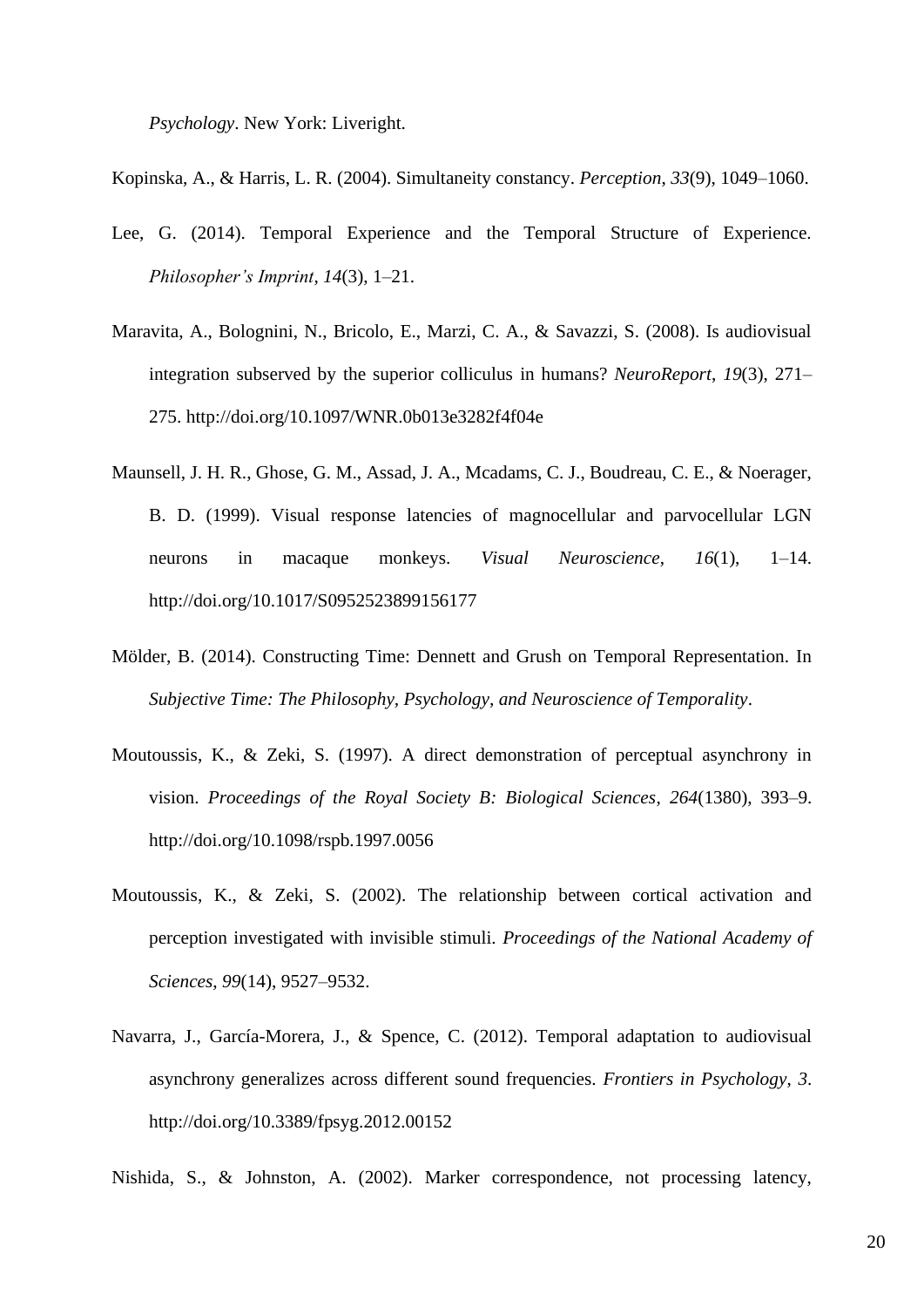determines temporal binding of visual attributes. *Current Biology*, *12*, 359–368.

- Nishida, S., & Johnston, A. (2010). The time marker account of cross-channel temporal judgments. In R. Nijhawan & B. Khurana (Eds.), *Space and time in perception and action* (pp. 278–300). Cambridge, UK: Cambridge Univ Press.
- Phillips, I. (2014). The Temporal Structure of Experience. In V. Arstila & D. Lloyd (Eds.), *Subjective Time: The Philosophy, Psychology, and Neuroscience of Temporality* (pp. 139–158). Cambridge, MA: MIT press.
- Reutimann, J., Yakovlev, V., Fusi, S., & Senn, W. (2004). Climbing neuronal activity as an event-based cortical representation of time. *The Journal of Neuroscience*, *24*, 3295– 3303.
- Scharnowski, F., Rees, G., & Walsh, V. (2013). Time and the brain: Neurorelativity. The chronoarchitecture of the brain from the neuronal rather than the observer's perspective. *Trends in Cognitive Sciences*, *17*(2), 51–52. http://doi.org/10.1016/j.tics.2012.12.005
- Steglich, C., & Neumann, O. (2000). Temporal, but not spatial, context modulates a masked prime's effect on temporal order judgment, but not on response latency. *Psychological Research*.
- Sternberg, S., & Knoll, R. L. (1973). The Perception of Temporal Order: Fundamental Issues and a General Model. In S. Kornblum (Ed.), *Attention and performance IV* (pp. 629– 685). New York: Academic Press.
- Sweet, A. L. (1953). Temporal discrimination by the human eye. *The American Journal of Psychology*, *66*(2), 185–198. http://doi.org/10.2307/1418725
- Tappe, T., Niepel, M., & Neumann, O. (1994). A dissociation between reaction time to sinusoidal gratings and temporal-order judgment. *Perception*, *23*(3), 335–47.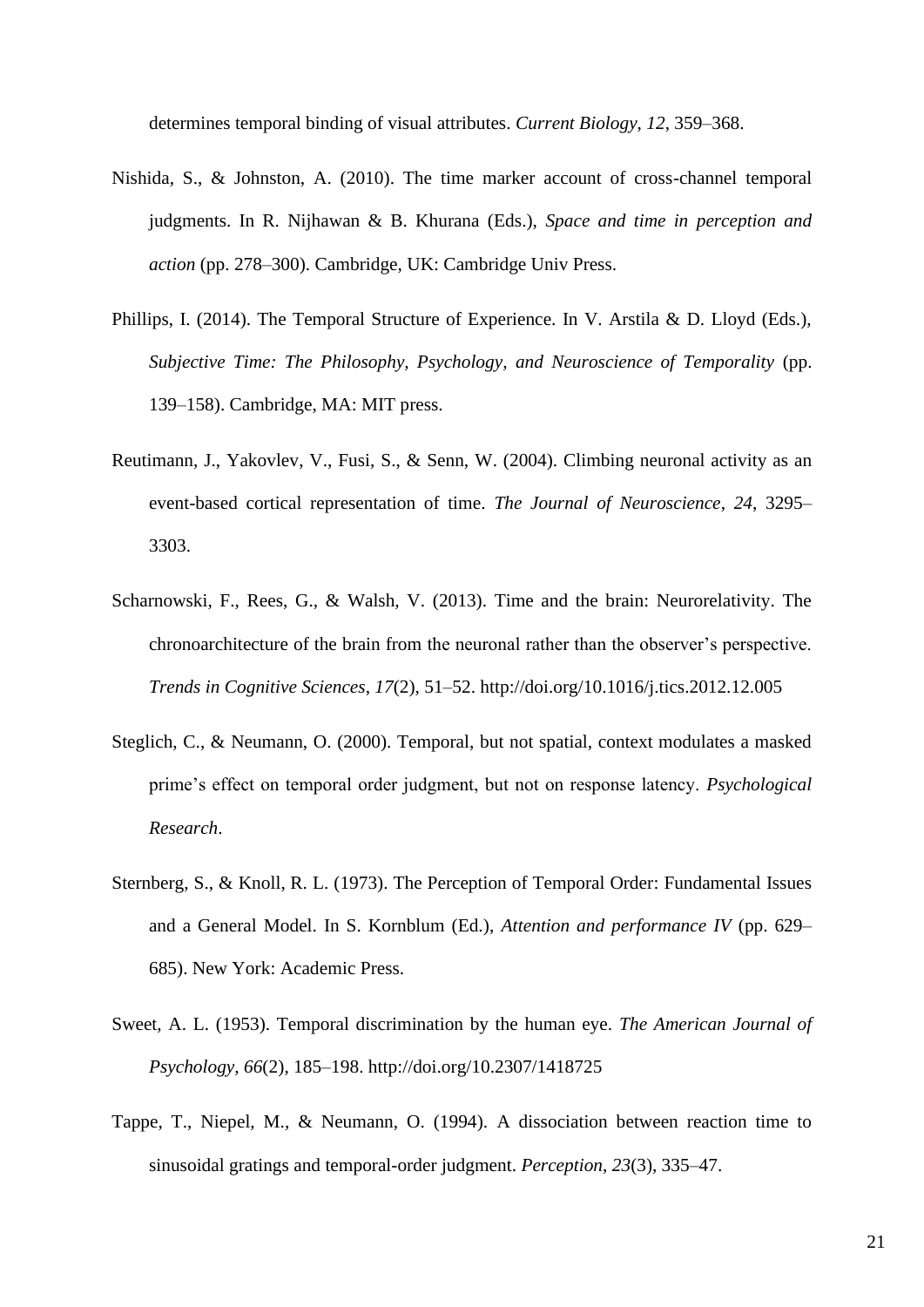- Wehrhahn, C., & Rapf, D. (1992). ON- and OFF-pathways form separate neural substrates for motion perception: psychophysical evidence. *The Journal of Neuroscience*, *12*(6), 2247–2250. http://doi.org/10.1523/JNEUROSCI.12-06-02247.1992
- Westheimer, G., & McKee, S. (1977). Perception of temporal order in adjacent visual stimuli. *Vision Research*, *17*(8), 887–892.
- Whitney, D., & Murakami, I. (1998). Latency difference, not spatial extrapolation. *Nature Neuroscience*, *1*(2), 656–657.
- Whitney, D., Murakami, I., & Cavanagh, P. (2000). Illusory spatial offset of a flash relative to a moving stimulus is caused by differential latencies for moving and flashed stimuli. *Vision Research*, *40*(2), 137–49.
- Wittmann, M., van Wassenhove, V., Craig, A. D., & Paulus, M. P. (2010). The neural substrates of subjective time dilation. *Frontiers in Human Neuroscience*, *4*(February), 1–9. http://doi.org/10.3389/neuro.09.002.2010
- Yarrow, K., & Arnold, D. H. (2015). The Timing of Experiences: How Far Can We Get with Simple Brain time Models? In B. Mölder, V. Arstila, & P. Øhrstrøm (Eds.), *Philosophy and Psychology of Time*. Dordrecht, The Netherlands: Springer.
- Yarrow, K., Jahn, N., Durant, S., & Arnold, D. H. (2011). Shifts of criteria or neural timing? The assumptions underlying timing perception studies. *Consciousness and Cognition*, *20*(4), 1518–1531. http://doi.org/10.1016/j.concog.2011.07.003
- Zeki, S. (2007). A theory of micro-consciousness. *The Blackwell Companion to Consciousness*.
- Zeki, S., & Bartels, A. (1999). Toward a theory of visual consciousness. *Consciousness and Cognition*, *8*(2), 225–59.